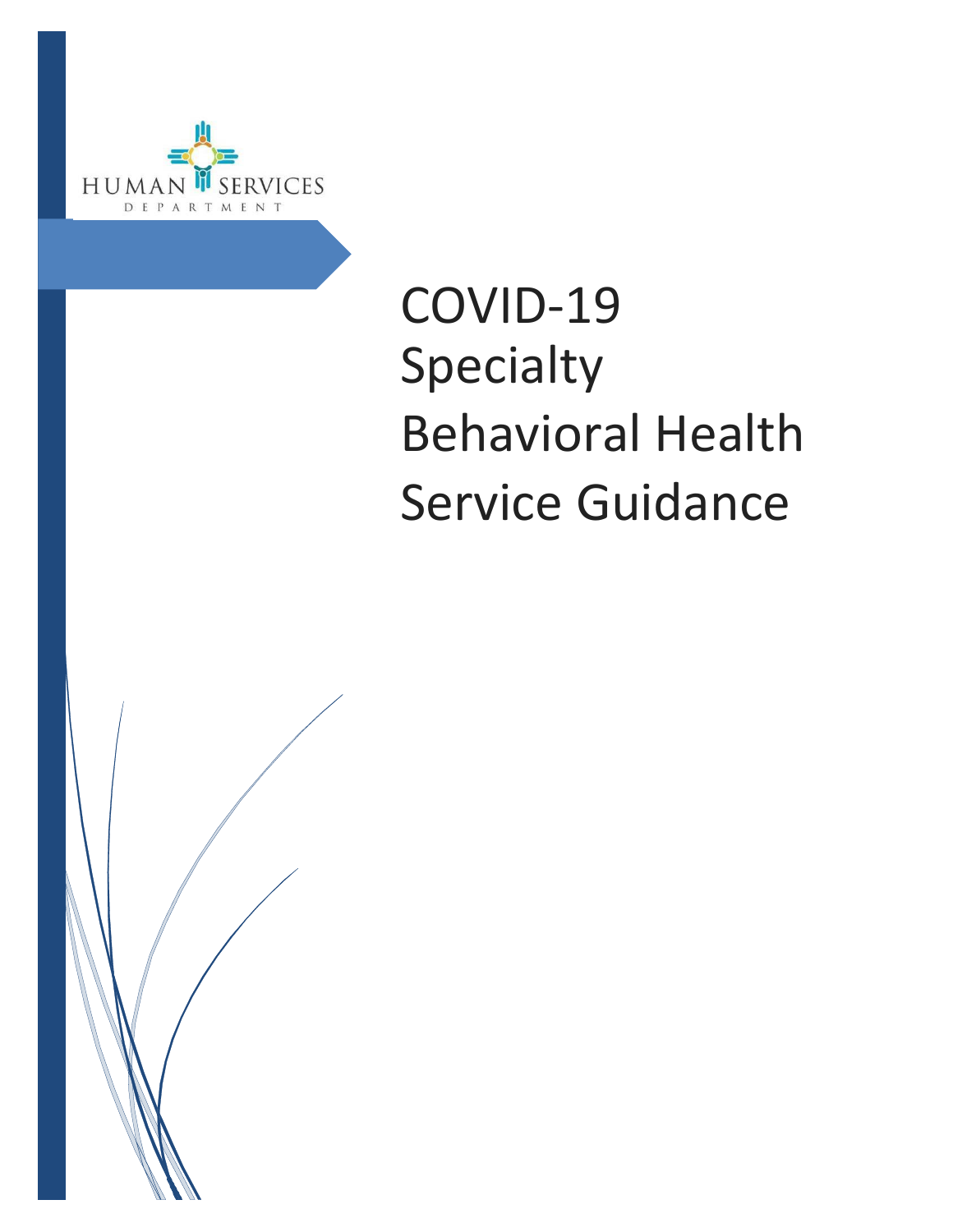**Behavioral Health Services Division**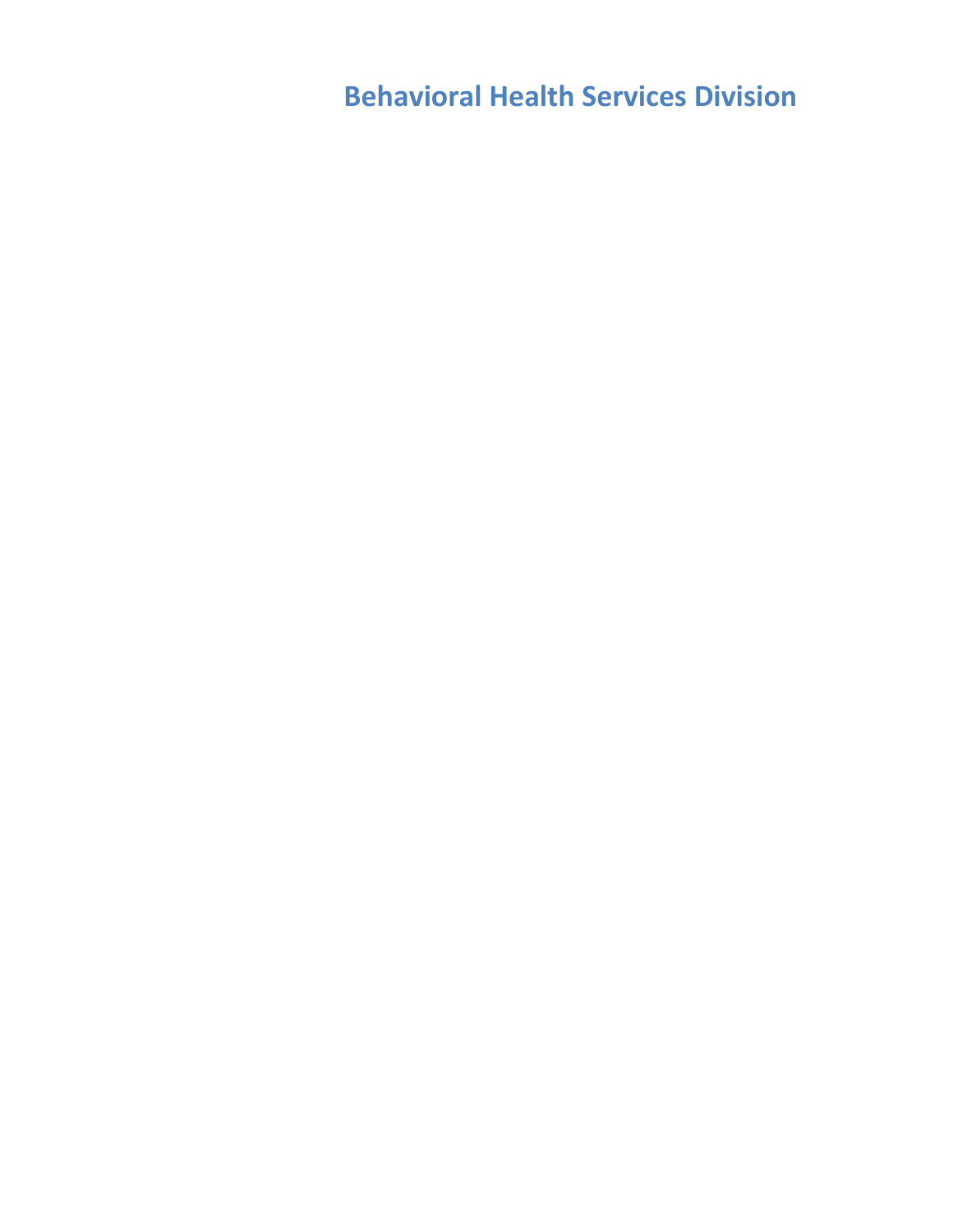# **Table of Contents**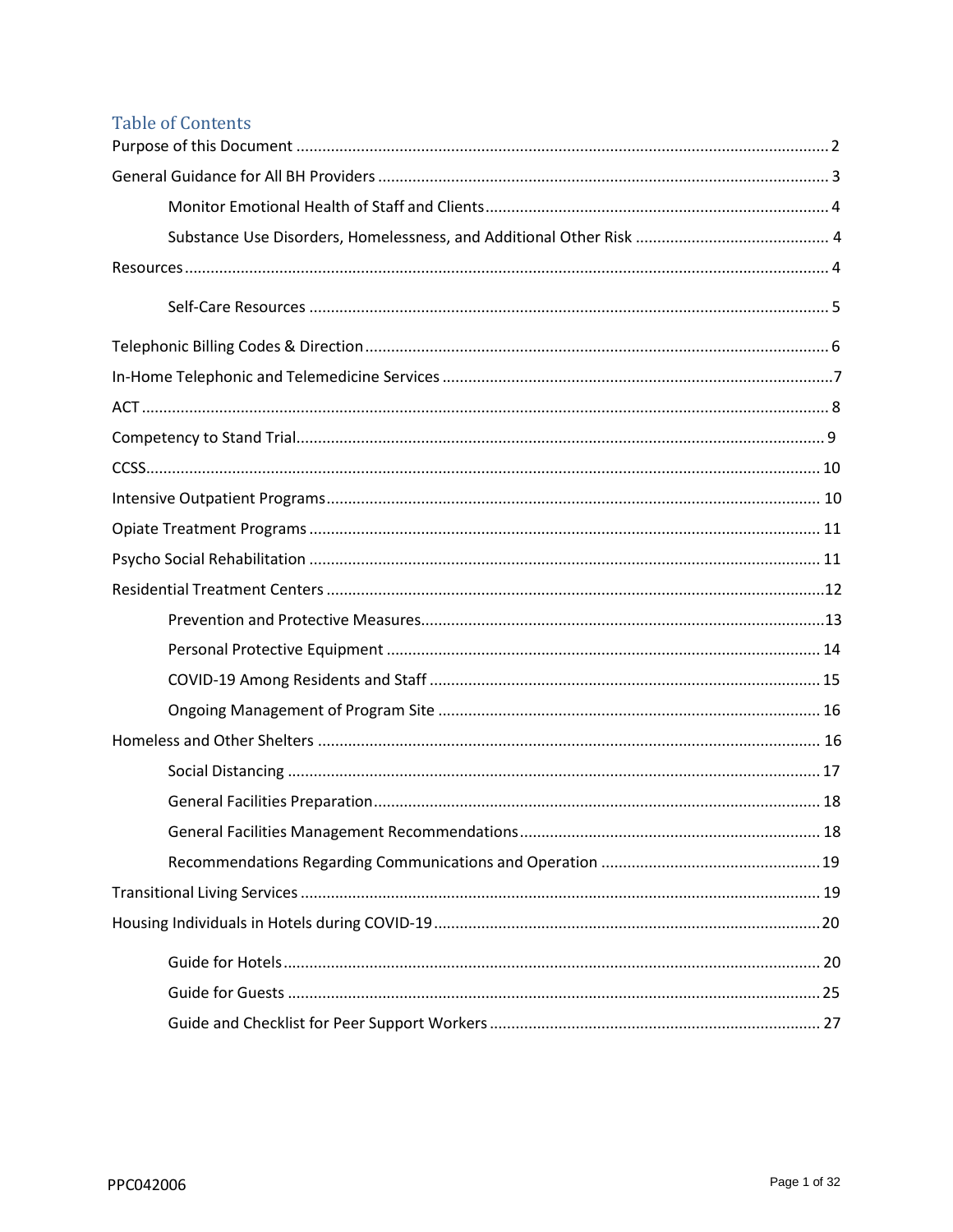# <span id="page-3-0"></span>**Purpose of This Document**

This document is designed to offer support and guidance to specialty behavioral healthcare provider agencies during the COVID-19 public health emergency. Information contained in this document will be superseded by any information released by HHS. This document serves as support and guidance for both Medicaid and non-Medicaid funded services. This document is NOT a mandate and is offered as a tool ONLY.

This guide includes guidance for the following specialty behavioral health services: Opiate Treatment Programs, Intensive Outpatient Programs, Comprehensive Community Support Services, Assertive Community Treatment, Competency to Stand Trial Evaluations, Homeless Shelters, Transitional Living Services, Psycho Social Rehabilitation, Homeless and Other Shelters, and Residential Treatment Centers.

#### **How do we address reducing transmission in an agency?**

- The Centers for Disease Control and Prevention has provided interim infection prevention and control recommendations in health care settings.
- Anyone with a respiratory illness (e.g., cough, runny nose) should be given a mask before entering the space.
- Provide hand sanitizer at the front desk and at each dosing window.
- Clean all surfaces and knobs several times each day with EPA-approved sanitizers.
- Provide educational pamphlets to patients and staff on how patients can respond to COVID-19.

#### **BH Agencies can use following script to assist in patient screening:**

#### COVID – 19 Script Questions

- 1. Have you had a fever in the last 72 hours or any respiratory illness?
- 2. Have you or someone you are close to been out of the country in the last 30 days?
- 3. Have you or those you live with recently been to areas within the US that reported coronavirus?
- 4. Have you or someone you are close to had prolonged contact with anyone who has flu like symptoms such as fever, cough, or shortness of breath?

#### **Can BH Agencies treat someone in a separate room if they present with a fever or cough?**

Yes. Please develop procedures for staff to take patients who present at the agency with respiratory illness symptoms such as fever and cough to a location other than the general dispensary and/or lobby, to dose patients in closed rooms as needed. Staff should use interim infection prevention and control recommendations in health care settings published by the Centers for Disease Control and Prevention.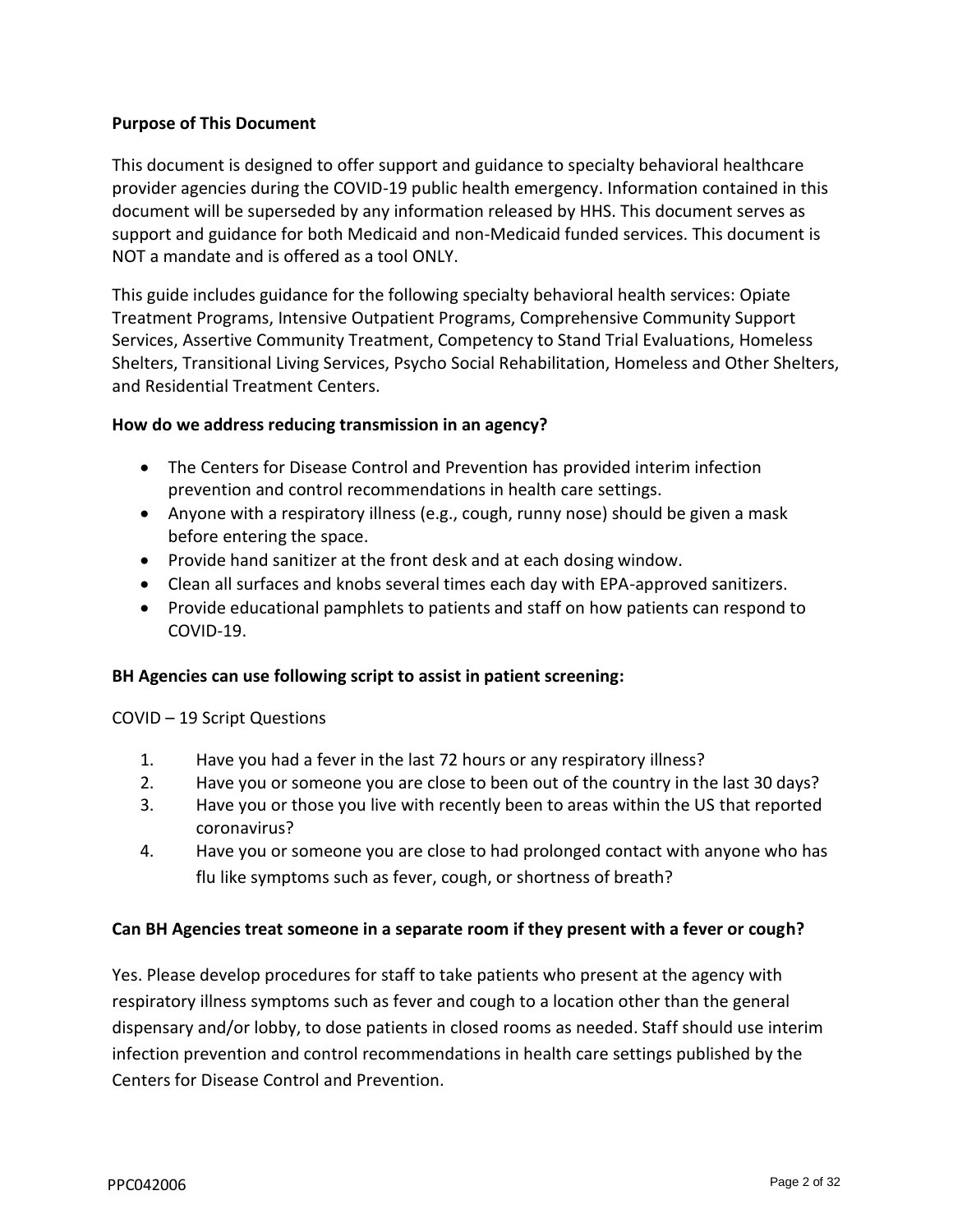If you are experiencing a shortage of PPE, email the New Mexico Department of Health Emergency Operations Center at [Section.DOC-Logistics@state.nm.us.](mailto:Section.DOC-Logistics@state.nm.us) If you have questions, you can call 505-476-8284 Monday through Friday between 8:00 a.m. and 5:00 p.m.

#### **General Guidance for All Behavioral Health Providers**

# **Plan:**

Although it is not possible to know the course of the outbreak of COVID-19 in the United States, preparing now is the best way to protect people experiencing behavioral health (mental health and substance use) issues, service provider staff, and volunteers from this disease. An outbreak of COVID-19 in your community could cause illness among people, contribute to an increase in emergency shelter usage, and/or lead to illness and absenteeism among provider agency staff.

Establish ongoing communication with your local public health department to facilitate access to relevant information before and during an outbreak. Having an emergency plan in place can help reduce the impact of the outbreak. During your planning process, service providers should collaborate, share information, and review plans with community leaders and local public health officials to help protect their staff, clients, and guests. Set a time to discuss what providers should do if cases of COVID-19 are suspected in their facility, if a confirmed case of COVID-19 is identified in a client or a staff person, have alternative care and work plans available. Identify if alternate care sites are available for clients with confirmed COVID-19 or if service providers should plan to isolate cases within their facility.

Clients who are exhibiting symptoms congruent with COVID-19 should be offered excused absences from group and individual treatment until (1) COVID-19 infection is ruled out through definitive testing or (2) symptoms subside. It will be important that providers use creative planning in order to ensure that the client's ability to obtain their psychiatric medication is not jeopardized by attendance policies.

It is important that everyone, regardless of age or disability, take the same precautions to avoid illness. These include everyday preventative actions to help prevent the spread of all respiratory diseases, including colds, flu and COVID-19.

New Mexico is working diligently to make sure the state is prepared and communicating the latest information about COVID-19. Providers should review and update contingency plans for service delivery and implementation to ensure continuity of necessary services.

If a staff member or client tests positive, please contact the NMDOH COVID-19 hotline immediately - **1-855-600-3453**.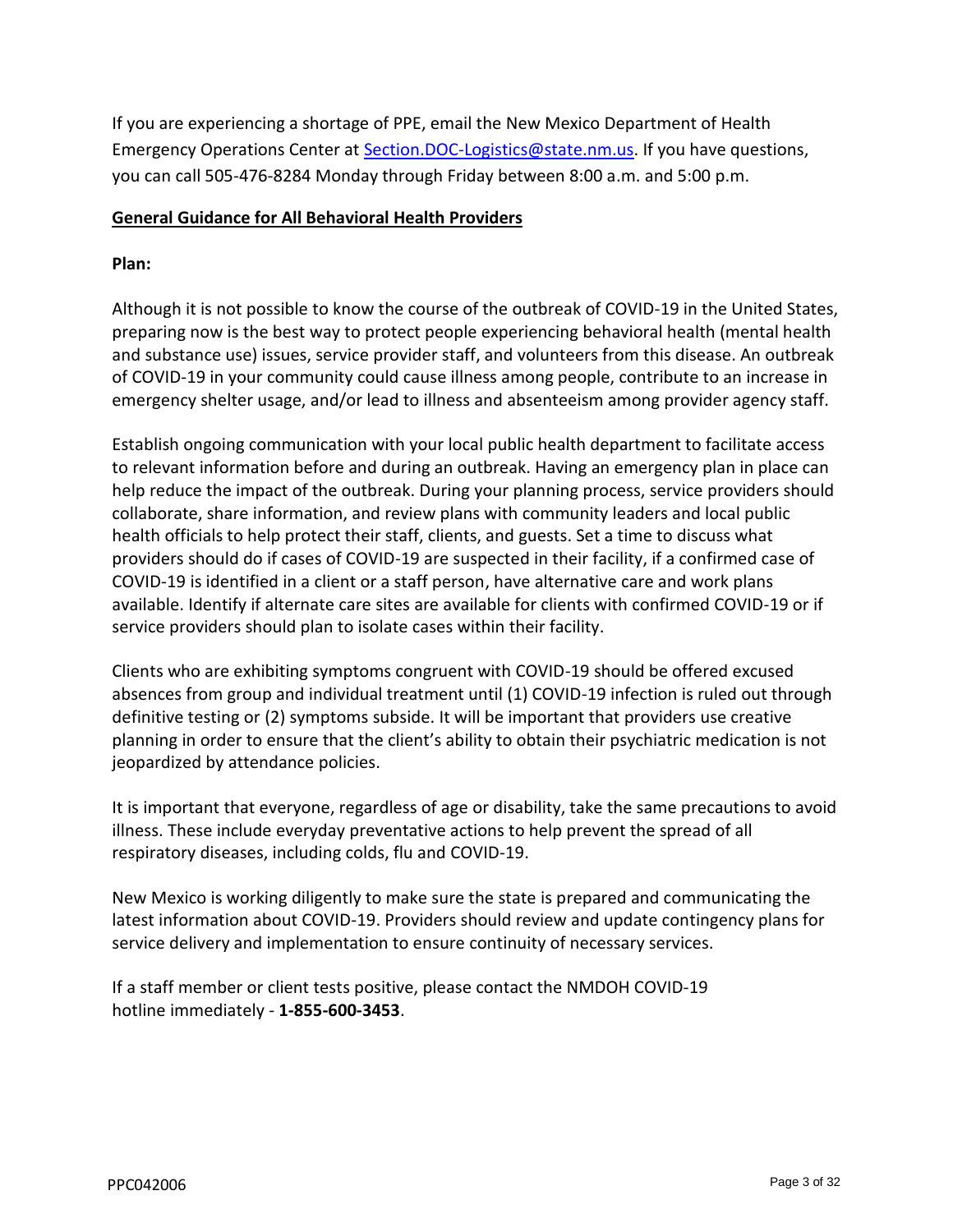# **Monitor Emotional Health of Staff and Patients:**

- Emotional reactions to stressful situations such as new viruses are expected. Remind staff that feeling sad, anxious, overwhelmed, or having trouble sleeping or other symptoms of distress is normal.
- If symptoms become worse, last longer than a month, or if they struggle to participate in their usual daily activities, have them reach out for support and help.

*The national Disaster Distress Helpline is available with 24/7 emotional support and crisis counseling for anyone experiencing distress or other mental health concerns. Calls (1-800-985- 5990) and texts (text TalkWithUs to 66746) are answered by trained counselors who will listen to your concerns, explore coping and other available supports, and offer referrals to community resources for follow-up care and support.*

NM Crisis and Access Line: 1-855-662-7474 Warm Line: 1-855-466-7100

#### **Substance Use Disorders, Homelessness and Additional Risk**

Because it attacks the lungs, the coronavirus that causes COVID-19 could be an especially serious threat to those who smoke tobacco or marijuana or who vape. People with opioid use disorder (OUD) and methamphetamine use disorder may also be vulnerable due to those drugs' effects on respiratory and pulmonary health. Additionally, individuals with a substance use disorder are more likely to experience homelessness or incarceration than those in the general population, and these circumstances pose unique challenges regarding transmission of the virus that causes COVID-19. Further, in a time when access to alcohol may be reduced an increase of mortality from withdrawal is likely. We would like to increase access to ambulatory detox. Currently, ambulatory detox is billable, please contact BHSD for support and guidance in establishing this service. To assist in reducing the likelihood of entering into withdrawal please do not encourage clients with AUDs to stop use all together. All these possibilities should be a focus of active surveillance as we work to understand this emerging health threat.

#### <span id="page-5-0"></span>**Resources**

New Mexico Screening Sites<https://cv.nmhealth.org/public-health-screening-and-testing/>

New Mexicans who report symptoms of COVID-19 infection, such as fever, cough, or shortness of breath, should call their health care provider or the NMDOH COVID-19 hotline immediately (**1-855-600-3453**).

Click here for a listing of Public Health Offices<https://nmhealth.org/location/public/>

Click here for current COVID-19 data from the NM Department of Health <https://cv.nmhealth.org/>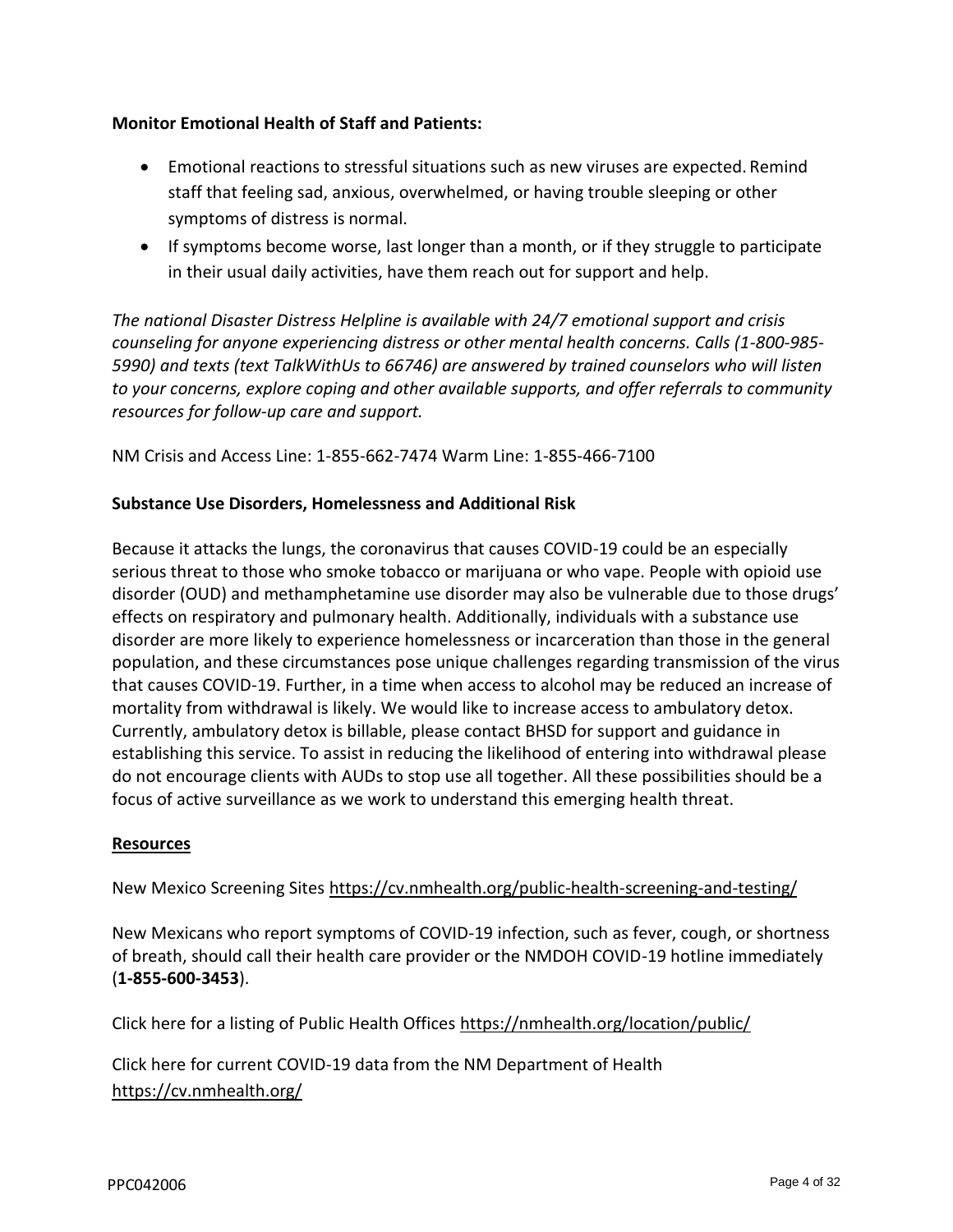Click here for COVID-19 CDC information [https://www.cdc.gov/coronavirus/2019](https://www.cdc.gov/coronavirus/2019-ncov/index.html) [ncov/index.html](https://www.cdc.gov/coronavirus/2019-ncov/index.html)

Click here for CDC Interim Business Guidance [https://www.cdc.gov/coronavirus/2019](https://www.cdc.gov/coronavirus/2019-ncov/community/guidance-business-response.html?CDC_AA_refVal=https%3A%2F%2Fwww.cdc.gov%2Fcoronavirus%2F2019-ncov%2Fspecific-groups%2Fguidance-business-response.html) [ncov/community/guidance-business-](https://www.cdc.gov/coronavirus/2019-ncov/community/guidance-business-response.html?CDC_AA_refVal=https%3A%2F%2Fwww.cdc.gov%2Fcoronavirus%2F2019-ncov%2Fspecific-groups%2Fguidance-business-response.html)

[response.html?CDC\\_AA\\_refVal=https%3A%2F%2Fwww.cdc.gov%2Fcoronavirus%2F2019](https://www.cdc.gov/coronavirus/2019-ncov/community/guidance-business-response.html?CDC_AA_refVal=https%3A%2F%2Fwww.cdc.gov%2Fcoronavirus%2F2019-ncov%2Fspecific-groups%2Fguidance-business-response.html) [ncov%2Fspecific-groups%2Fguidance-business-response.html](https://www.cdc.gov/coronavirus/2019-ncov/community/guidance-business-response.html?CDC_AA_refVal=https%3A%2F%2Fwww.cdc.gov%2Fcoronavirus%2F2019-ncov%2Fspecific-groups%2Fguidance-business-response.html)

Click here for CDC Guidance on Healthcare Facilities [https://www.cdc.gov/coronavirus/2019](https://www.cdc.gov/coronavirus/2019-ncov/healthcare-facilities/guidance-hcf.html) [ncov/healthcare-facilities/guidance-hcf.html](https://www.cdc.gov/coronavirus/2019-ncov/healthcare-facilities/guidance-hcf.html)

CDC Interim Guidance for People Experiencing Unsheltered Homelessness [https://www.cdc.gov/coronavirus/2019-ncov/need-extra-precautions/unsheltered](https://www.cdc.gov/coronavirus/2019-ncov/need-extra-precautions/unsheltered-homelessness.html?CDC_AA_refVal=https%3A%2F%2Fwww.cdc.gov%2Fcoronavirus%2F2019-ncov%2Fcommunity%2Fhomeless-shelters%2Funsheltered-homelessness.html)[homelessness.html?CDC\\_AA\\_refVal=https%3A%2F%2Fwww.cdc.gov%2Fcoronavirus%2F2019](https://www.cdc.gov/coronavirus/2019-ncov/need-extra-precautions/unsheltered-homelessness.html?CDC_AA_refVal=https%3A%2F%2Fwww.cdc.gov%2Fcoronavirus%2F2019-ncov%2Fcommunity%2Fhomeless-shelters%2Funsheltered-homelessness.html) [ncov%2Fcommunity%2Fhomeless-shelters%2Funsheltered-homelessness.html](https://www.cdc.gov/coronavirus/2019-ncov/need-extra-precautions/unsheltered-homelessness.html?CDC_AA_refVal=https%3A%2F%2Fwww.cdc.gov%2Fcoronavirus%2F2019-ncov%2Fcommunity%2Fhomeless-shelters%2Funsheltered-homelessness.html)

NM Crisis and Access Line: 1-855-662-7474 Warm Line: 1-855-466-7100

National Suicide Prevention Lifeline: 1-800-273-8255

If you are experiencing a shortage of PPE, email the New Mexico Department of Health Emergency Operations Center at [Section.DOC-Logistics@state.nm.us.](mailto:Section.DOC-Logistics@state.nm.us) If you have questions, you can call 505-476-8284 Monday through Friday between 8:00 a.m. and 5:00 p.m.

#### <span id="page-6-0"></span>**Self-Care Resources**

CDC Managing Stress and Anxiety [https://www.cdc.gov/coronavirus/2019](https://www.cdc.gov/coronavirus/2019-ncov/prepare/managing-stress-anxiety.html) [ncov/prepare/managing-stress-anxiety.html](https://www.cdc.gov/coronavirus/2019-ncov/prepare/managing-stress-anxiety.html)

Supporting Families During COVID-19 [https://childmind.org/coping-during-covid-19-resources](https://childmind.org/coping-during-covid-19-resources-for-parents/)[for-parents/](https://childmind.org/coping-during-covid-19-resources-for-parents/)

Self Care Resources for COVID-19 [https://healthleadsusa.org/communications-center/blog/self](https://healthleadsusa.org/communications-center/blog/self-care-resources-during-covid-19/)[care-resources-during-covid-19/](https://healthleadsusa.org/communications-center/blog/self-care-resources-during-covid-19/)

Headspace App Try for Free<https://www.headspace.com/headspace-meditation-app>

*Remind staff of the potential for distant socialization versus social distancing to reframe the situation and support mental health.*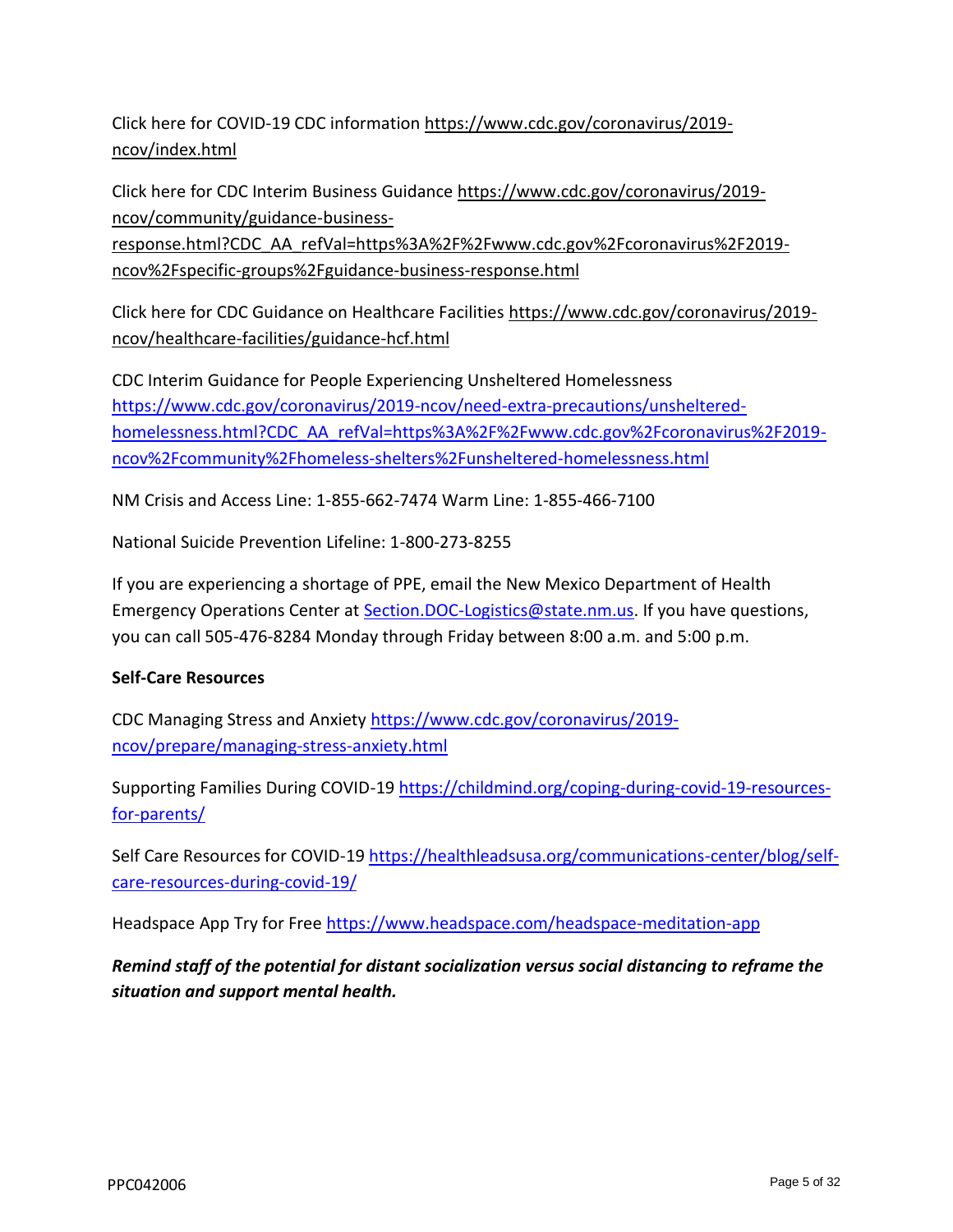| <b>BH Telephonic Visits - Authorized Codes</b> |              |       |       |  |
|------------------------------------------------|--------------|-------|-------|--|
| 90832                                          | 90833        | 90834 | 90836 |  |
| 90837                                          | 90838        | 90839 | 90840 |  |
| 90846                                          | 90847        | 90849 | H0049 |  |
| H0050                                          | G0I 75       | S0220 | G0444 |  |
| G0443                                          | G0406        | G0407 | G0408 |  |
| H0015                                          | H0025        | H0031 | H0038 |  |
| H0039                                          | H2000        | H2011 | H2015 |  |
| H2033                                          | <b>TIOOI</b> | T1007 | 90785 |  |
| 90791                                          | 90792        | 99201 | 99202 |  |
| 99203                                          | 99204        | 99205 | 99211 |  |
| 99212                                          | 99213        | 99214 | 99215 |  |
| 99217                                          | 99218        | 99219 | 99220 |  |
| 90853                                          | 90863        | 99241 | 99242 |  |
| 99244                                          | 99245        | 99406 | 99243 |  |
| Rev code 0912                                  | S0201        | H2010 | H2014 |  |
| H2017                                          |              |       |       |  |

**Please see this table for codes that are billable during the public health crisis:**

These services will be paid asif the member received services onsiteand in person. This will remain an option for providers through the termination of the emergency declaration and applies to both initiation of care as well as treatment of established patients. Initiation of care can be for any reason, including member self-referral.

Providers are directed to bill for BH telephonic visits using location code 02 - Telephonic Visit on the claim form. If location code 02 is on the claim form, the services are billable to the MCO and should be paid at the normal rate for the service. All other normal modifiers should be included on the claim if otherwise required. The originating site HCPCS code Q3014 is not billable for these services since the normal office visit payment is to be made instead. FQHCs and other facilities that are not able to use location code 02 on the claim may use revenue code 0728 on the claim.

These visits will be considered as equivalent to in-personvisitsthrough the termination of the emergency declaration and counted toward HEDIS, NCQA, and other performance and target measures assigned by HSD. In accordance with existing policy, providers are expected to maintain all appropriate medical records. Any medical data requiring in person presence (e.g., height, weight, etc.) are to be noted in the record as "Excused per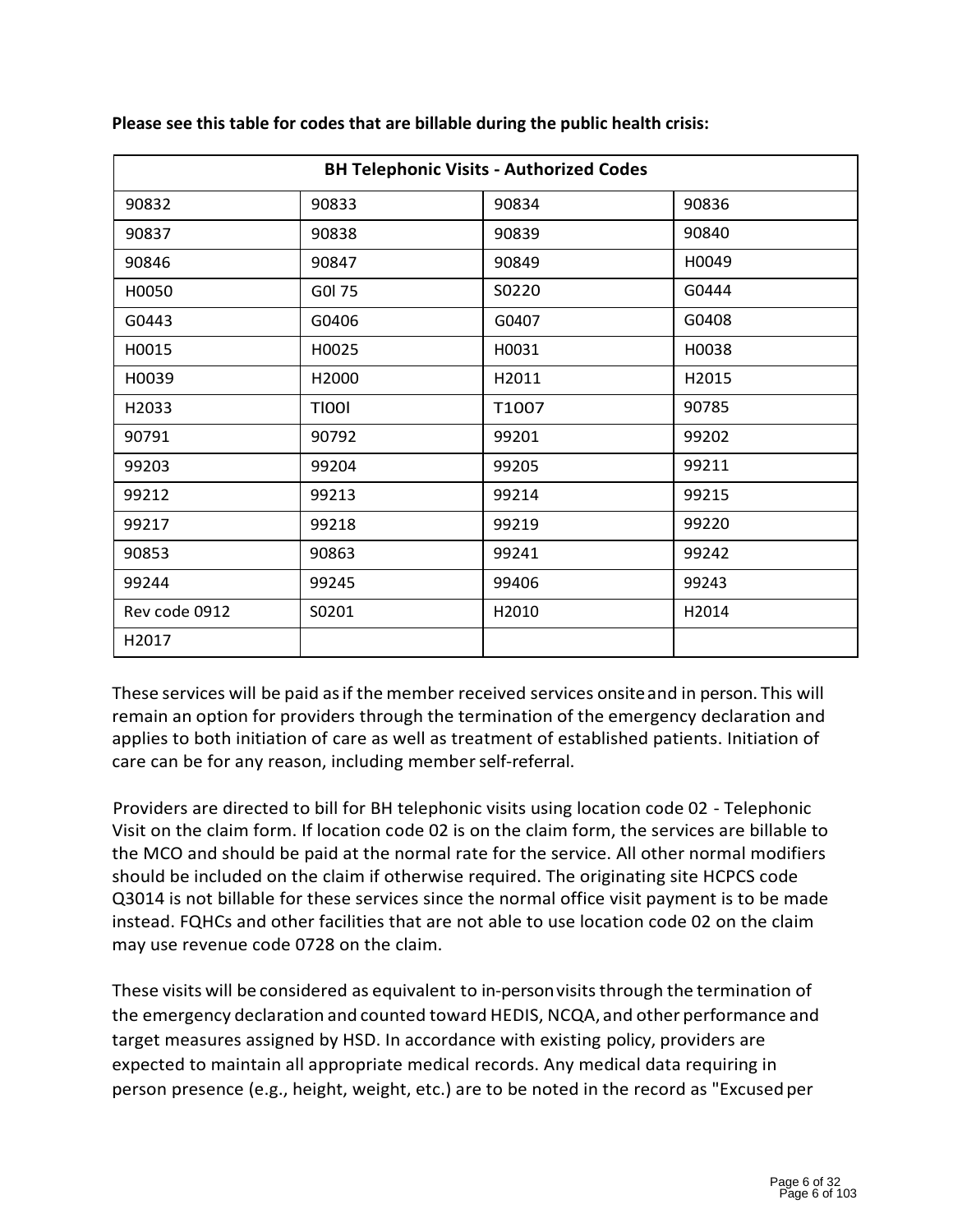expected to maintain all appropriate medical records. Any medical data requiring in person presence (e.g., height, weight, etc.) are to be noted in the record as "Excused per state declaration re: COVID-19".

Telephonic BH visits must be synchronous; that is, consisting of live voice conversation with the patient or family. Asynchronous or "store and forward" visits are not payable under this provision.

Telephonic BH services must be provided by a practitioner who is contracted with the MCO and within the practitioner's normally allowed scope of practice.

For provider agencies who only bill Falling Colors BHSD Star please use the GT modifier on claims files to indicate telephonic services.

Provider agencies using Treatfirst can provide intakes telephonically.

#### **In-Home Telephone and Telehealth**

Any provider utilizing telephonic or telehealth services while they are home and/or while their clients are home should document the following:

- Patient's location/address during the session
- Patient's phone number
- Name(s) of other individual(s) in the home/outside contact person
- Phone numbers for above
- Who the patient would call for emergency services and that phone number
- Did the patient provider verbal consent for an in-home session?
- Did the patient acknowledge that the in-home session may use cellular data and result in a higher phone bill?

Agencies may wish to institute debriefings and lessons learned meetings where they can solicit information from staff about how these sessions are unfolding and what policy changes they may need to make. Please note: in home telephone and telehealth services can lead to a reduced inhibition or awareness of surroundings. It may be useful to start telephone and telehealth services on an individual basis prior to launching any group services to help clients understand expectations.

Telehealth Support<https://southwesttrc.org/>

SAMHSA Telehealth [https://www.integration.samhsa.gov/operations](https://www.integration.samhsa.gov/operations-administration/telebehavioral-health)[administration/telebehavioral-health](https://www.integration.samhsa.gov/operations-administration/telebehavioral-health)

National Consortium of Telehealth<https://www.telehealthresourcecenter.org/>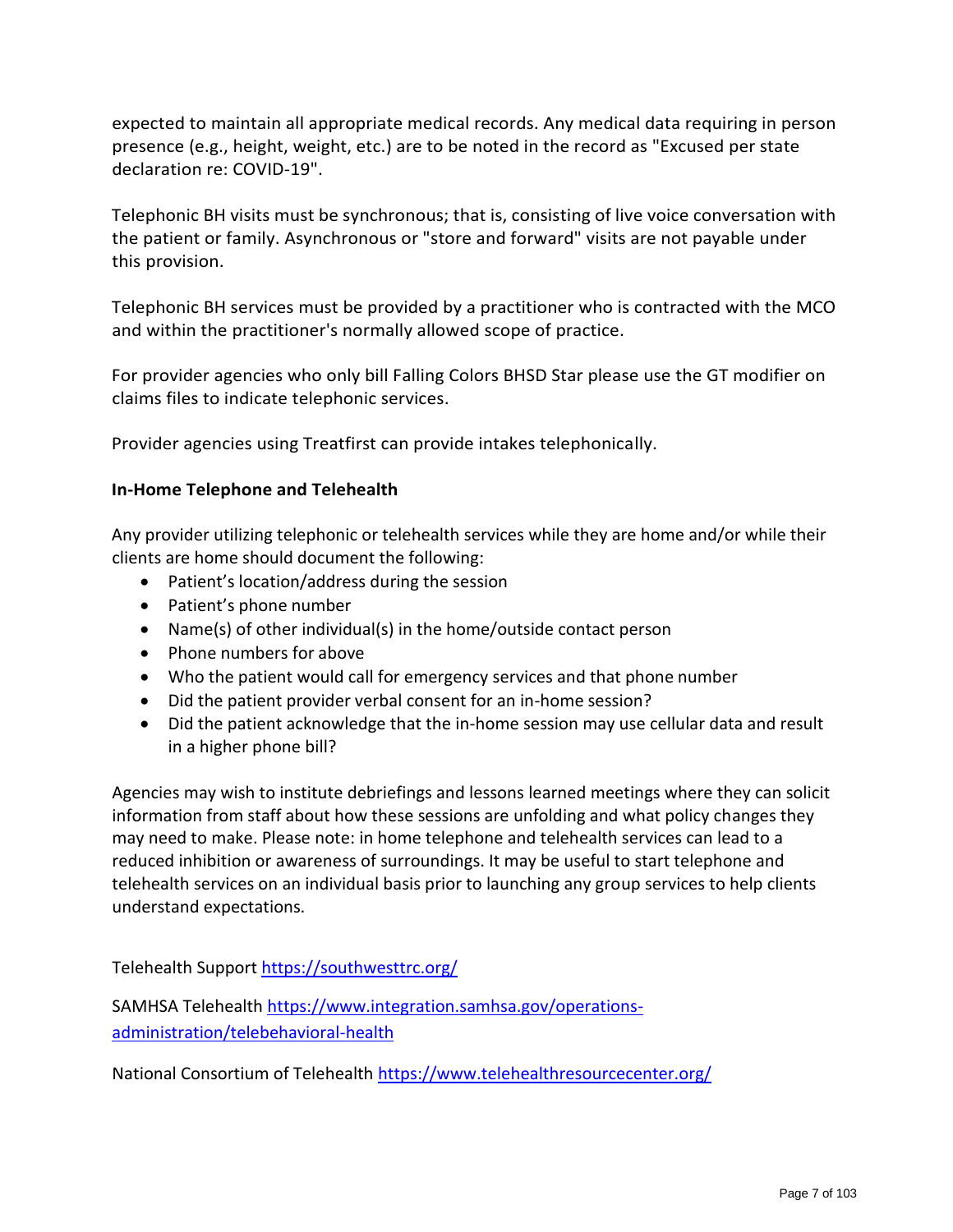# **Assertive Community Treatment**

BHSD recommends suspension of in person group services, however, if your agency has the means and precautions in place to continue group care with appropriate social distancing protocols, then proceed. Please see the above table for billing codes. This will serve as guidance until SAMHSA issues guidance for ACT services. ACT teams are to continue medically necessary care for patients, including but not limited to injections, medication delivery and other health care that is essential. All non-essential medical care, ex. annual physicals, may be suspended for the period of the public health crisis. Please document in the patient record that COVID-19 interfered with meeting anticipated timelines. To limit exposure risk, it is recommended that all mental health and substance use care be transitioned to telephonic and/ or telehealth services immediately. If the agency already had telemedicine protocols in place they may be used at this time for video-based services.

Assertive Community Treatment teams will continue to accept referrals and follow intake processes that are already established. ACT Teams will continue assertive outreach and client engagement. Please document in the patient record what barriers exist to completing a full assessment and intake process when accepting new patients onto the ACT team during the public health crisis. Provider agencies may limit the care rendered or new patients but should not deny services.

Please arrange for nurses to have PPE for intramuscular injections and to screen for signs and symptoms of COVID-19 among patients. If you are experiencing a shortage of PPE, email the New Mexico Department of Health Emergency Operations Center at [Section.DOC-](mailto:Section.DOC-Logistics@state.nm.us)[Logistics@state.nm.us.](mailto:Section.DOC-Logistics@state.nm.us) If you have questions, you can call 505-476-8284 Monday through Friday between 8:00 a.m. and 5:00 p.m.

For ACT patients who are on clozapine, we will disseminate any updates from the FDA regarding blood monitoring protocols. Please ensure careful medical review for any changes in antipsychotic regimens, including titrations from clozapine. Please see FDA and clozapine REMS guidelines:

The FDA and Clozapine REMS confirm that prescribers and pharmacies have discretion to order and dispense clozapine without an absolute neutrophil count reported within the specified timeframes. The following is posted on the Clozapine REMS website [\(https://www.clozapinerems.com/CpmgClozapineUI/home.u#\)](https://protect-us.mimecast.com/s/JKwmC73wZvIzK8MpTWAlXW?domain=urldefense.proofpoint.com):

# \*\*\***Important Program Update (as of 01/23/2020)\*\*\***

# **ANC Current Lab Requirements**

Absolute Neutrophil Count not current (i.e., within 7, 15, or 31 days of the lab draw date) based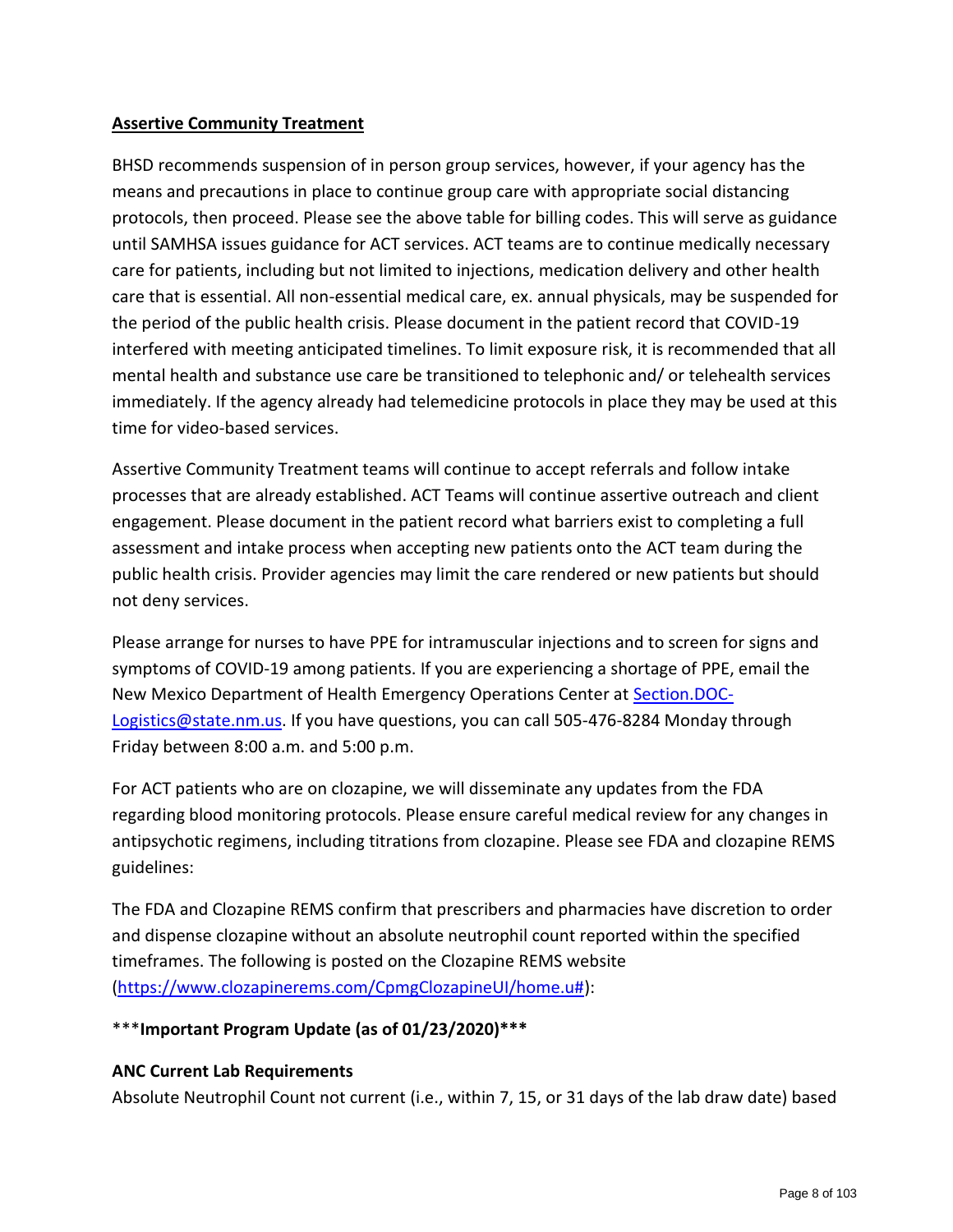on the patient's monitoring frequency (MF) will not prevent a patient from receiving clozapine from the pharmacy.

Although 'ANC not current' will not prevent a patient from receiving clozapine from the pharmacy, pharmacies are encouraged to submit the ANC to the Clozapine REMS Program when the pharmacist is made aware of a more current ANC than the most recent lab value reported in the PDA response.

Transporting clients should be reserved for essential medical services. Any transport should be clinically reviewed to ensure that services are time sensitive and there is essential clinical need.

# Staff activities

- Avoid unnecessary staff meetings, and especially avoid meetings with 10 or more participants.
- When possible, opt for conference calls instead of in-person meetings.
- It is essential that the importance of social distancing is clearly and repeatedly conveyed to all staff and clients/residents. Ensure that all members of the facility community understand that it is their responsibility to reduce community transmission.
- Remind staff of the potential of distant socialization versus social distancing to reframe the situation and support mental health.

# **Competency to Stand Trial Evaluations**

Please see the included press release for the Administrative Office of the Courts. Please also see the attached Supreme Court Order. There will be no blanket closures. Judges will have discretion in allowing telephonic or video participation to limit the gathering of people.

For the period of the public health emergency use of video will be permitted to continue competency to stand trial evaluations for those defendants in custody. It is recommended at this time that competency to stand trial evaluations for defendants out of custody are not conducted in person; use the same protocol for in custody defendants.

The following temporary protocol will be used by competency to stand trial evaluators to conduct video evaluations (must work with an onsite assistant):

- The video is on with the assistant and defendant in a secured room. No recording will take place. The assistant must be trained by the evaluator and have a signed informed consent and confidentiality agreement on file prior to the beginning of the evaluation.
- The evaluator will direct the assistant to give the defendant an Informed Consent form describing to the defendant the nature of the evaluation.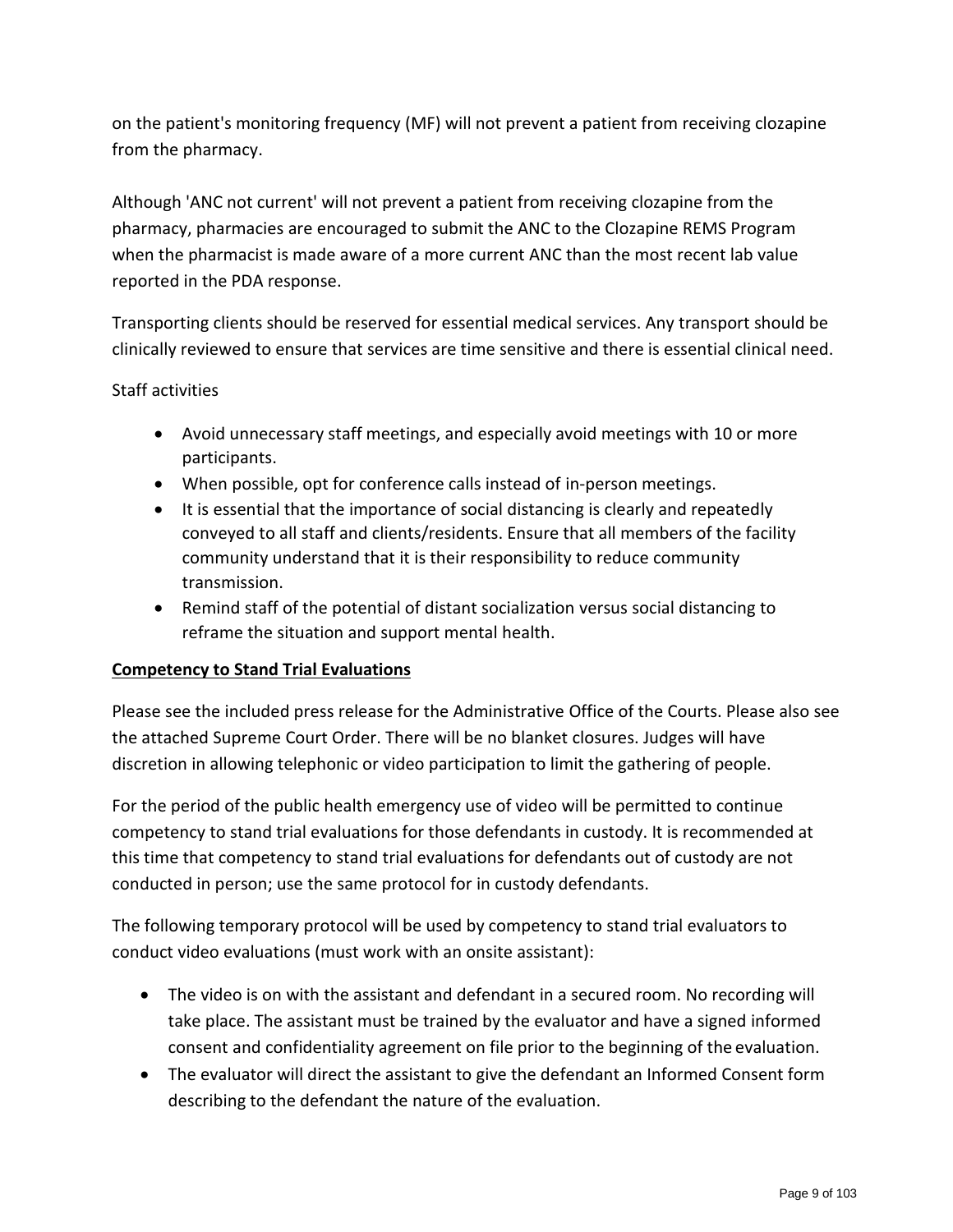- The evaluator will direct the assistant to give the defendant an Informed Consent form describing to the defendant the use of video evaluation.
- The evaluator will excuse the assistant. The evaluator will conduct the following: a structured interview, a legal interview and an abbreviated mental status exam.
- If the interviews reveal a need to collect additional information, the assistant will be asked to return to the room. The evaluator will direct the assistant to give the release of information to the defendant and describe who the ROI will go to and what it will be used to collect.
- After the evaluation is complete, the assistant will fax or email the completed forms to the evaluator.
- If the evaluator is unable to make a recommendation regarding competency or noncompetency due to the lack of testing during this time, they will immediately send notification to the court. If the evaluator can make a recommendation regarding competency or non-competency the report will be sent to court as quickly as possible.

For the duration of the public health emergency, this guidance is in effect for both in custody and out of custody defendants.

# **Comprehensive Community Support Services**

BHSD recommends suspension of in-person group services, however, if your agency has the means and precautions in place to continue group care with precautions, then proceed. Please see the above table for billing codes. This will serve as guidance until SAMHSA issues guidance for CCSS services. In person services can continue if reviewed by the clinical supervisor to ensure that infection control, social distancing and clinical benefit are considered. Please be certain to document how these services align with the five domains of care.

Transporting clients should be reserved for essential medical services. Any transport should be clinically reviewed by the supervisor or director of the agency to ensure that services are time sensitive and there is essential clinical need.

Please follow all policies and procedures that the agency has, as they may be more restrictive than these recommendations from BHSD.

#### <span id="page-11-0"></span>**Intensive Outpatient Programs**

BHSD recommends suspension of in-person group services, however, if your agency has the means and precautions in place to continue group care with precautions, then proceed. Individual services can be continued with effort to maintain social distancing and strict infection control measures. If your agency will be utilizing telephone-based interventions for individual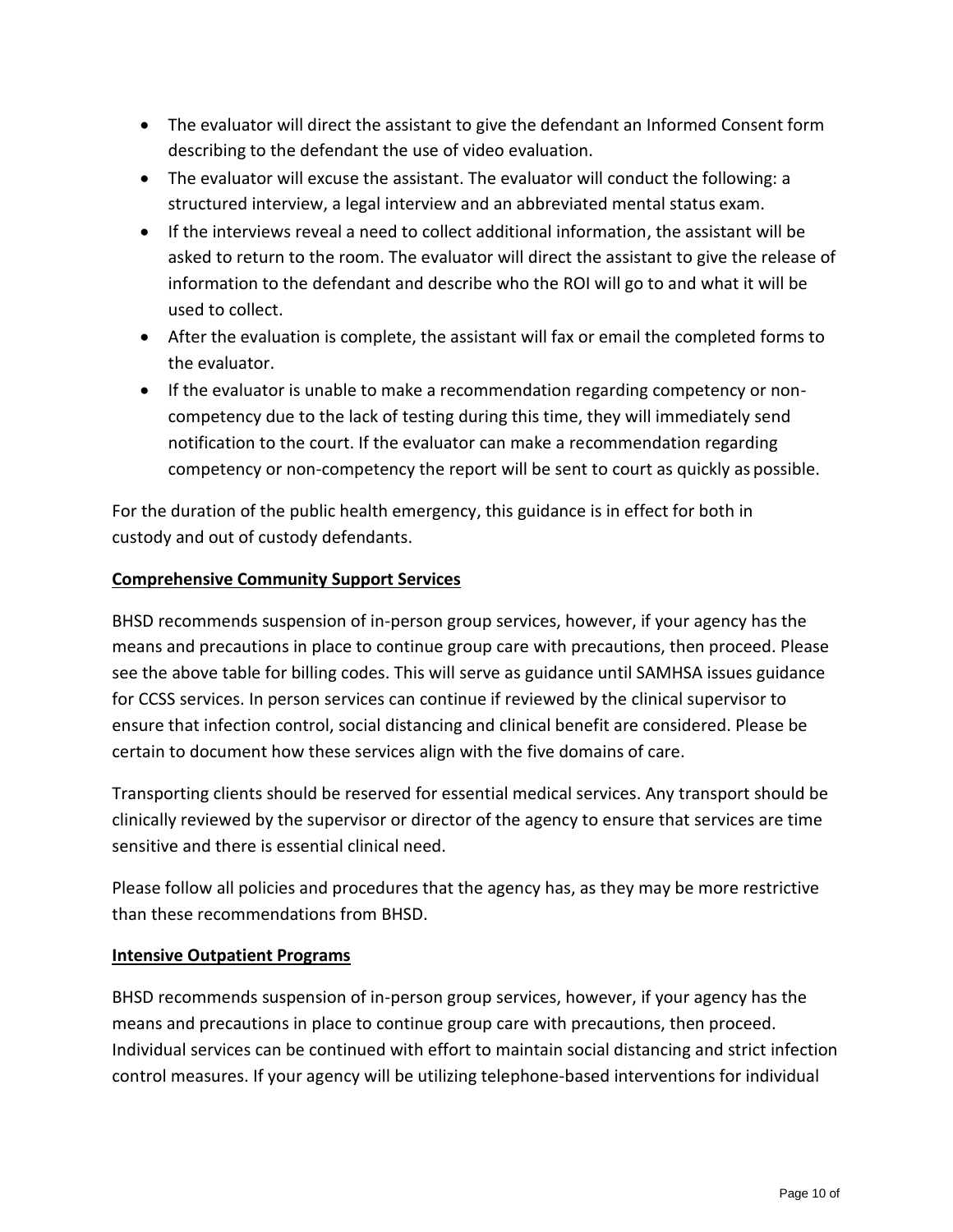and family services, please use standard billing codes. Please see above table and guidance for billing.

# Staff activities

- Avoid unnecessary staff meetings, and especially avoid meetings with 10 or more participants.
- When possible, opt for conference calls instead of in-person meetings.
- It is essential that the importance of social distancing is clearly and repeatedly conveyed to all staff and clients/residents. Ensure that all members of the facility community understand that it is their responsibility to reduce community transmission.
- Remind staff of the potential of distant socialization versus social distancing to reframe the situation and support mental health.

# <span id="page-12-0"></span>**Opiate Treatment Programs**

Please see guidance issued from the State Opiate Treatment Authority (SOTA). The communication from the SOTA and SAMHSA supersede any other guidance for OTPs. Please see the above table allowing H0025 (Counseling) by telephone for the period of the public health emergency. Please see the included OTP guidance at the end of this document.

#### <span id="page-12-1"></span>**Psycho Social Rehabilitation**

Services can continue with strict infection control and social distancing protocols in place.

Social Distancing:

"Social distancing" refers to the practice of maintaining a greater than usual physical distance from others to mitigate community transmission. It involves the following:

- Whenever possible, maintaining a distance of 6 feet from all other people.
- Avoiding unnecessary physical contact e.g. avoid shaking hands.
- Avoiding activities that involve a large gathering of people. (At this time, large is defined as 10 or more people; this may change, so please follow the most current governor's order)
- Avoiding the use of personal items by multiple people (e.g., towels).
- Generally avoiding situations that involve close contact (e.g., crowded dining rooms).

Participant activities and social schedules may be impacted by the closure of all dine-in restaurants, recreational facilities, shopping malls, gyms, and other non-essential commercial facilities.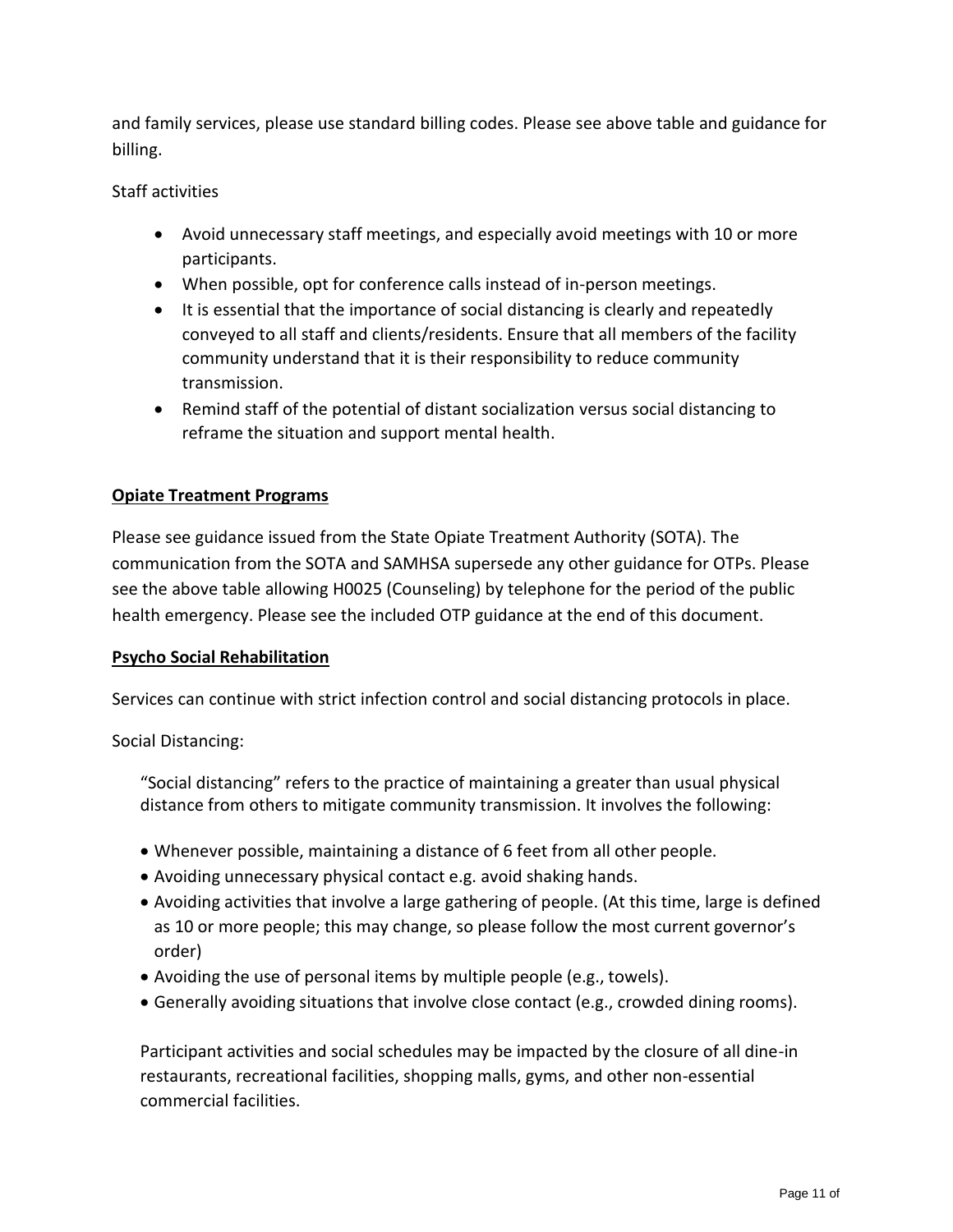Any small group or individual services that can be rendered as telephonic or telehealth services can be billed, please see the above table.

Facilities can encourage social distancing by:

- Food provision
	- Stagger mealtimes to reduce crowding in shared dining facilities.
	- Instruct clients/residents to sit 6 feet apart while eating. If facility space does not allow for this, maximize distance between diners
- Recreational/common areas
	- Stagger schedules for common area use (for instance, divide the common area into zones and stagger group usage across those zones).
	- Avoid activities that result in a large gathering of people (e.g., house meetings) and instead opt for smaller group meetings.

#### Staff activities

- Avoid unnecessary staff meetings, and especially avoid meetings with 10 or more participants.
- When possible, opt for conference calls instead of in-person meetings.
- It is essential that the importance of social distancing is clearly and repeatedly conveyed to all staff and clients/residents. Ensure that all staff and members of the facility community understand that it is their responsibility to reduce community transmission.
- Remind staff of the potential of distant socialization versus social distancing to reframe the situation and support mental health.

#### <span id="page-13-0"></span>**Residential Treatment Centers**

- Screen for signs of illness all who enter the program or interact with patients or residents, including all staff, visitors, and vendors.
- Individuals with any of the conditions below should be restricted from entering the program site:
	- o Sick with high fever, cough, or sneezing
	- $\circ$  Recent international travel (i.e., within the past 14 days) from a [COVID-19-affected](https://www.cdc.gov/coronavirus/2019-nCoV/hcp/clinical-criteria.html) [geographic](https://www.cdc.gov/coronavirus/2019-nCoV/hcp/clinical-criteria.html) area
	- o Close contact with a person diagnosed with COVID-19 in the past 24 hours.
- Minimize groups of patients, residents, and/or staff. If group sessions continue, participants should be a minimum of 6 feet apart from one another.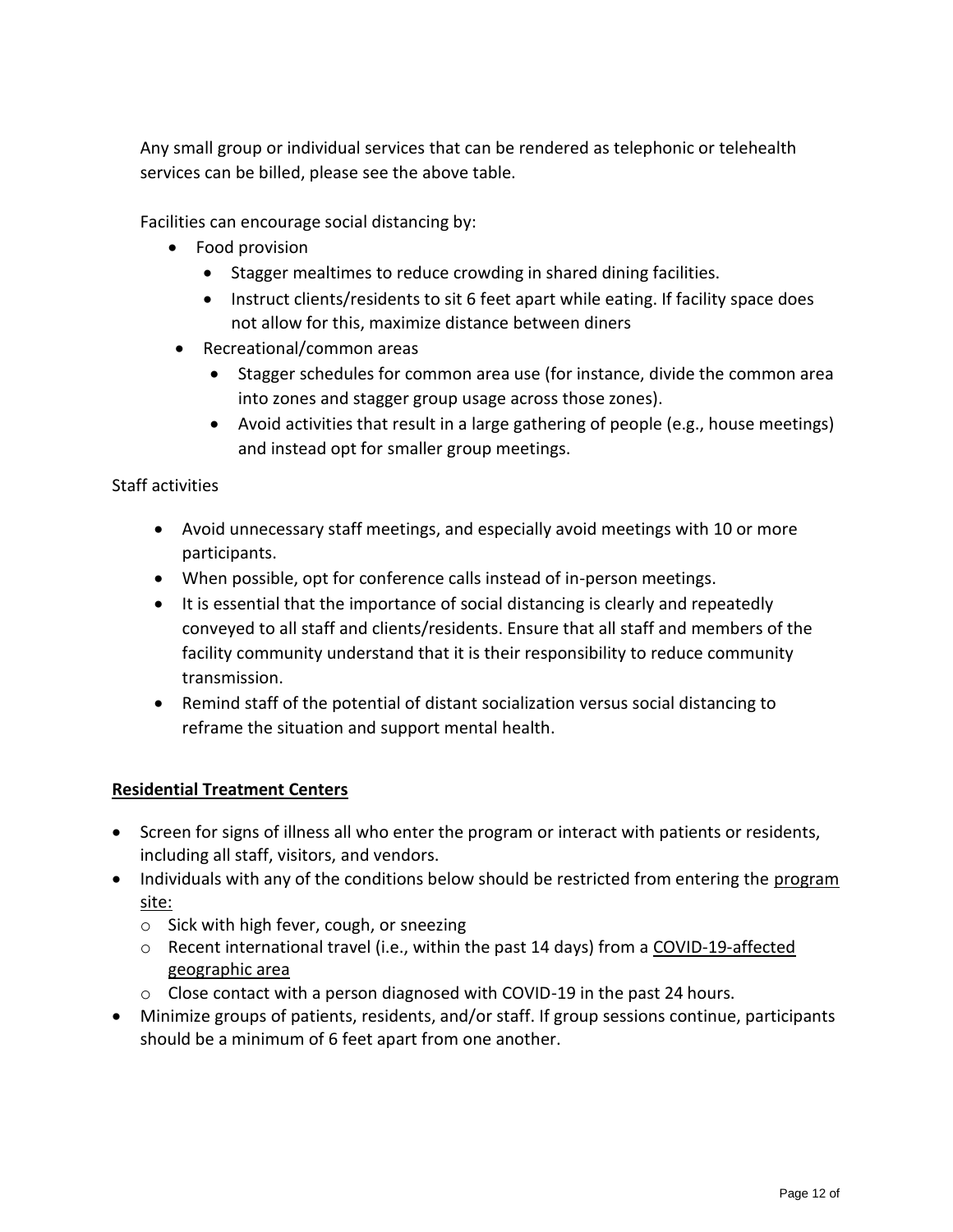# **Other precautions:**

- $\circ$  Visitors who reside in a community where community transmission is occurring should be asked not to visit the program.
- o If signs or symptoms of a respiratory infection, such as fever, cough, shortness of breath, or sore throat develop while an individual is on-site, the individual should put on a mask and move to an isolated area of your program. Notify the program directorimmediately.
- o New Mexicans who report symptoms of COVID-19 infection, such as fever, cough, or shortness of breath, should call their health care provider or the NMDOH COVID-19 hotline immediately (**1-855-600-3453**).
- $\circ$  Keep a daily log of names and contact information for employees, patients, residents, visitors, and vendors.
- $\circ$  Programs should contact any entities that have staff regularly visiting their programs (e.g., contracted/per diem staffing agencies, pharmacy delivery organizations, cleaning agencies, etc.) to review and approve their protocols for identifying and preventing the spread of respiratory diseases, including COVID-19.
- $\circ$  Ensure client safety and well-being by conducting signs of life safety checks. Consider performing additional checks for patients and residents with pre-existing health issues or respiratory issues.

#### **Personal prevention measures:**

Patients, residents, staff, and volunteers should be reminded to:

- Wash hands often with soap and water for **at least 20 seconds**. Wash hands:
	- o Before eating; and
	- o After going to the bathroom; and
	- o After blowing your nose, coughing, or sneezing; and
	- o Upon entering and exiting the program site.
- If soap and water are not available, use an alcohol-based hand sanitizer with at least sixty percent (60%) alcohol.
- Avoid touching eyes, nose, and mouth.
- Cover coughs or sneezes using a tissue or the inside of your elbow (not your hands). Immediately throw the tissue in the trash.
- Stay away from people who are sick and stay home if you feel sick.
- Don't touch your eyes, nose or mouth without first carefully washing your hands.
- Avoid sharing dishes, drinking glasses, eating utensils, or towels.
- Wash dirty dishes in a dishwasher or, if by hand, with warm water and soap.
- Laundry can be washed in a standard washing machine with warm water. It is not necessary to separate laundry used by a client from other household laundry.
- In order to avoid germs, do not shake dirty laundry or "hug" dirty laundry to your chest to carry it.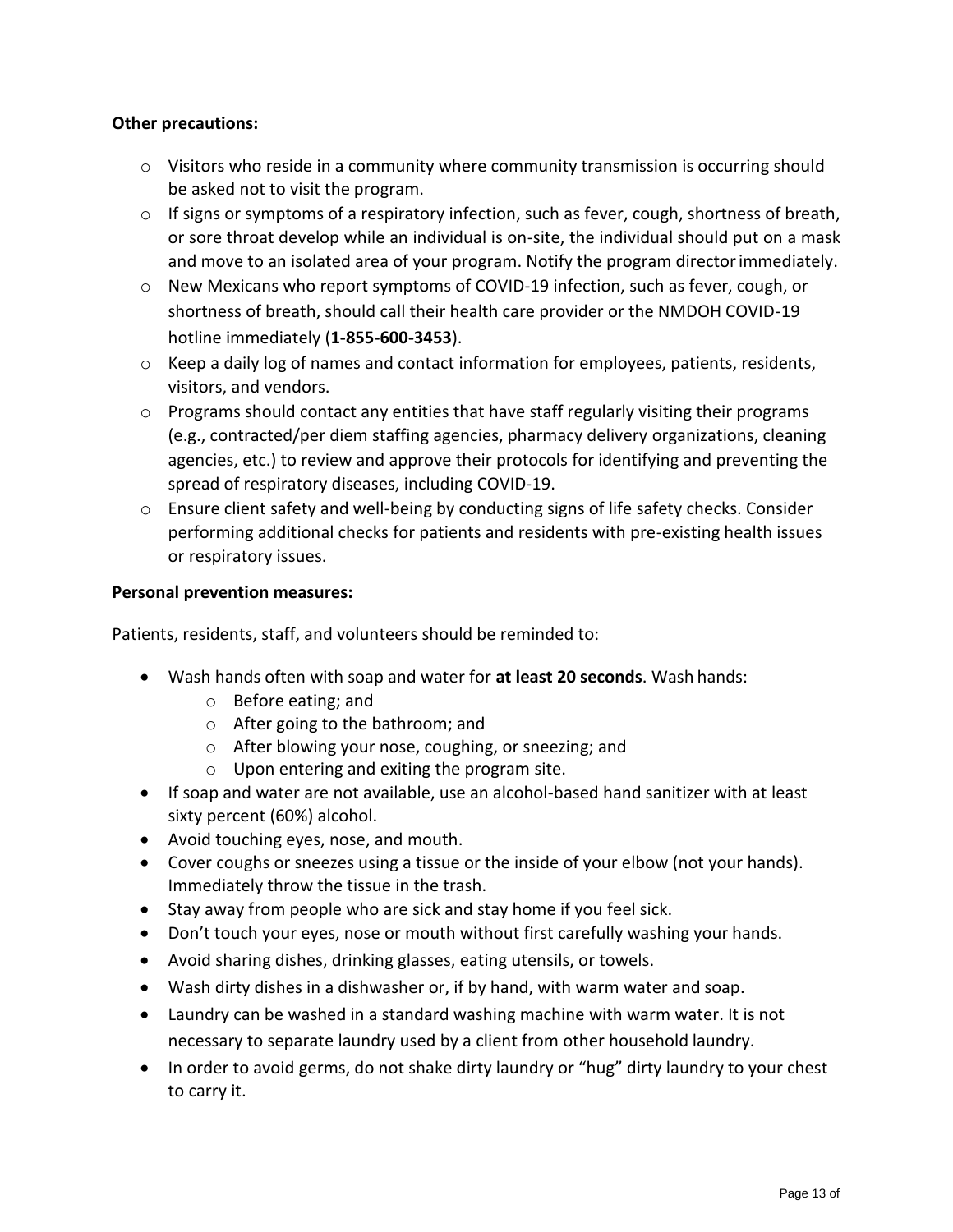# **Other protective measures**:

- $\circ$  Post signs at the entrance with instructions for hand hygiene and identifying individuals with symptoms of respiratory infection.
- o Decisions about when to scale back or cancel activities should be made in consultation with your local public health official(s) and informed by a review of the COVID-19 situation in your community.
- o Cancel large gatherings and do not attend large gatherings.
- $\circ$  Monitor and manage ill patients and residents, including limiting participation in and transportation to outside activities (such as day programs and jobs).
- o Monitor exposed personnel.
- o Implement strict infection control measures.
- o Adhere to reporting protocols to public health authorities.
- $\circ$  Train and educate program personnel about preventing the transmission of respiratory pathogens such as COVID-19.

# **Disinfection**

To prevent the spread of germs and help protect against COVID-19, programs should increase the frequency of their regular cleaning and disinfection program, using an **[EPA Registered](https://www.epa.gov/sites/production/files/2020-03/documents/sars-cov-2-list_03-03-2020.pdf) [Antimicrobial Products for Use Against Novel Coronavirus SARS-CoV-2 \(the Cause of COVD-](https://www.epa.gov/sites/production/files/2020-03/documents/sars-cov-2-list_03-03-2020.pdf)19)** to frequently clean high-touch surfaces including elevator buttons, entry and exit buttons,

door handles, faucets, railings, knobs, counters, handrails and grab bars.

- Clean all rooms with a focus on hard surfaces (including desks, tables, countertops, sinks, and vehicle interiors) with a disinfectant on the EPA list. Use alcohol wipes to clean keyboards, touchscreens, tablets and phones.
- In dining rooms, clean and disinfect tabletops, arms of chairs, salt and pepper shakers and other condiment before and after each use. Seating arrangements in dining rooms should allow for at least six feet of distancing between patients and residents.
- Custodial staff should be trained to use disinfectants in a safe and effective mannerand to clean up potentially infectious materials and body fluid spills.
- When a program patient or resident is discharged or leaves the program permanently, their room should be cleaned and disinfected in preparation for the next patient or resident.

# <span id="page-15-0"></span>**Personal Protective Equipment**

Programs are encouraged to re-educate personnel on [proper use of personal protective](https://www.cdc.gov/hai/pdfs/ppe/ppe-sequence.pdf) [equipment \(PPE\) a](https://www.cdc.gov/hai/pdfs/ppe/ppe-sequence.pdf)nd when to use different types of PPE. If you are experiencing a shortage of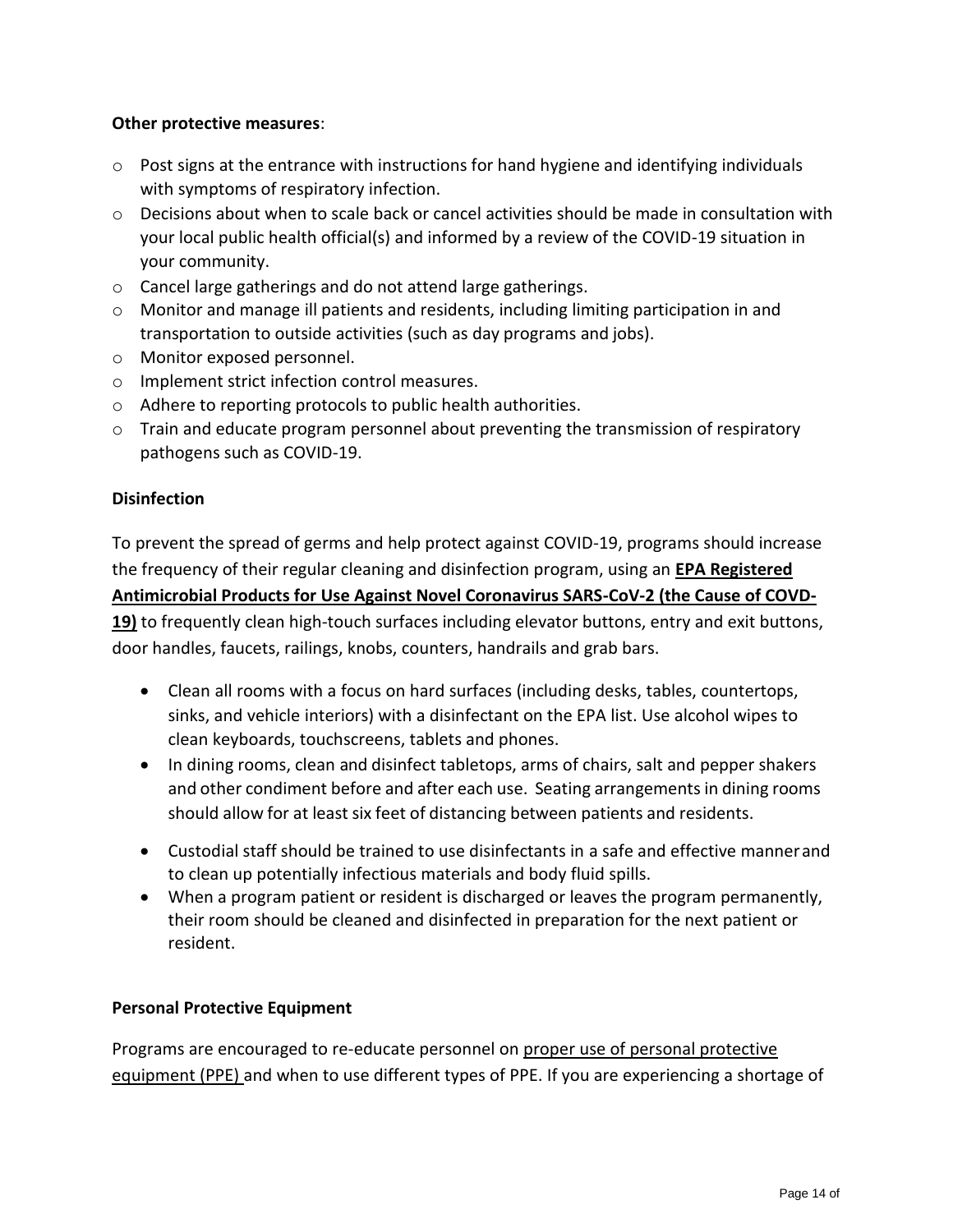PPE, email the New Mexico Department of Health Emergency Operations Center at [Section.DOC-Logistics@state.nm.us.](mailto:Section.DOC-Logistics@state.nm.us) If you have questions, you can call 505-476-8284 Monday through Friday between 8:00 a.m. and 5:00 p.m.

- CDC does not recommend that people who are well wear a facemask to protect themselves from respiratory diseases, including COVID-19.
- Facemasks should be used by people who show symptoms of illness to help prevent the spread of germs.
- Precautions are based on the principles that all blood, body fluids, secretions, excretions (except sweat), nonintact skin, and mucous membranes may contain transmissible infectious agents.

# **What should a program do if it suspects a case of COVID-19 among its patients or residents?**

Any program serving a patient or resident with suspected or confirmed COVID-19 should immediately contact the Department of Health's COVID-19 hotline (1-855-600-3453) to review the risk assessment and discuss laboratory testing and control measures.

These control measures include:

- Providing PPE, such as a face mask, for the patient or resident exhibiting symptoms of COVID-19.
- Isolating the patient or resident in a private room with the door closed.
- Asking the individual about symptoms of COVID-19 (fever, cough, difficulty breathing).
	- o Other symptoms could include: chills, sore throat, headache, muscle aches, abdominal pain, vomiting, and diarrhea. If you are in the same room as the individual, wear a face mask and stand at least 6 feet away.
- If available, program medical staff should immediately assess the individual using appropriate PPE, if possible.
- If the individual requires immediate medical care, call 911 for an ambulance andinform EMS of the individual's symptoms and concern for COVID-19.

# **What should a program do if staff exhibit signs or symptoms of COVID-19?**

Employees exhibiting symptoms of illness (fever, cough, difficulty breathing) should be sent home immediately and should contact the Department of Health COVID-19 hotline (1-855- 600-3453) or their healthcare provider. Staff should not return to work until they are free of fever, signs of a fever, and any other symptoms for at least 14 days, without use of feverreducing or other symptom altering medicines (e.g., cough suppressants).

If an employee is diagnosed with COVID-19, they cannot return to work until they have been authorized to leave their home.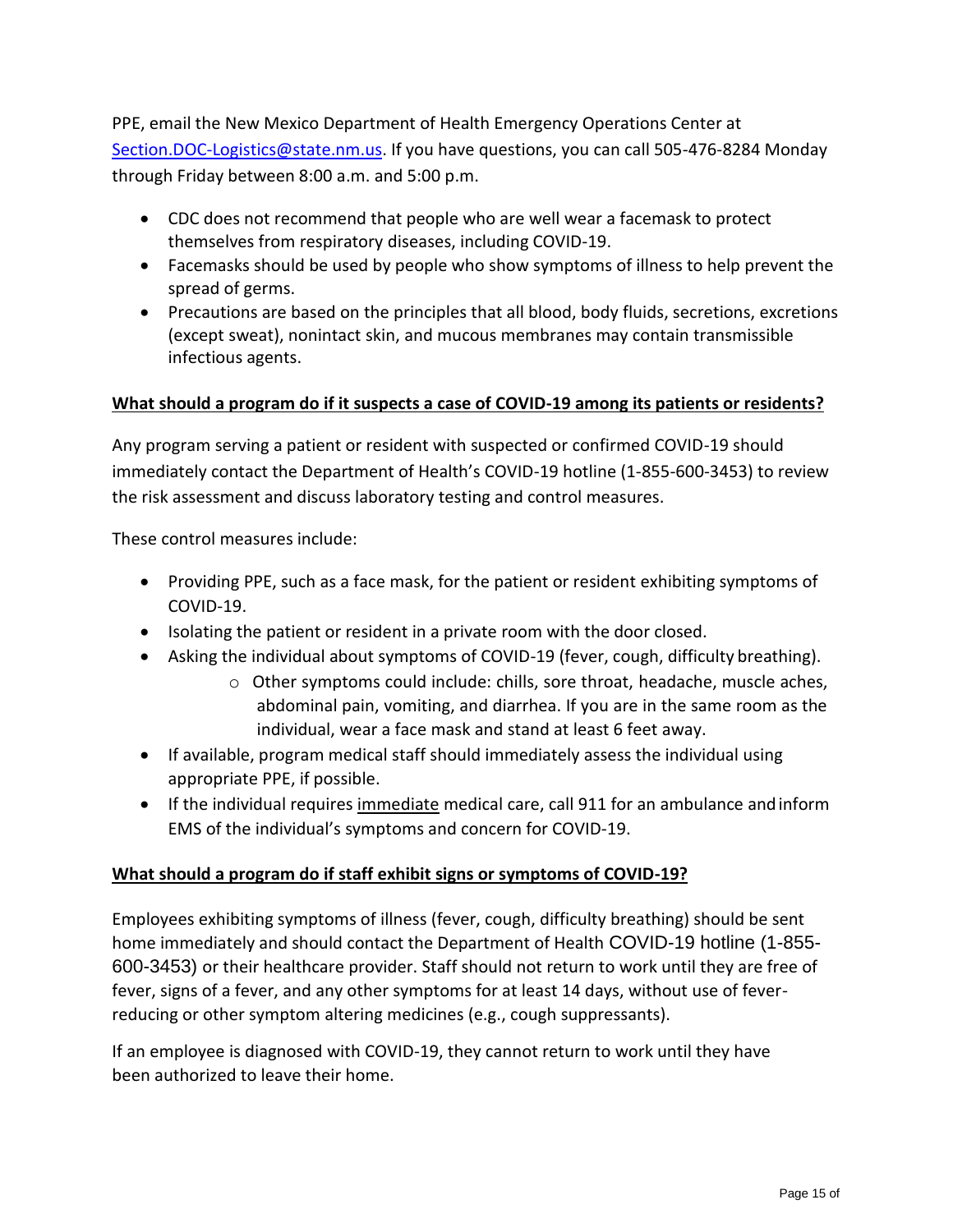If the needs of the program exceed current staffing capacity or ability, please contact your state program manager for further direction.

# **Ongoing Management of the Program Site**

#### **All programs should continue to:**

- Review their current policies and procedures to minimize exposures to respiratory pathogens such as influenza and COVID-19.
- Review emergency preparedness plans and assess for continued operation in case of an emergency.
- Assess both their program needs and workforce capacity to accommodate the potential need for supplies, an increased number of private rooms and the potential decrease in staffing availability.
	- o Develop plans to monitor absenteeism at the site.
	- $\circ$  Cross-train personnel to perform essential functions so the site can operate even if key staff are absent.

#### **Plan Ahead**

Develop a plan for:

- 1. Transporting patients or residents (or staff while at work) with symptoms to and from medical facilities for testing.
- 2. Patient and resident isolation if a patient or resident develops COVID-19 and needs to be isolated and cared for at the facility. Inform and coordinate plan with local public health.
- 3. Use of personal protective equipment for caring for patients or residents with symptoms of respiratory infection. Inform and coordinate plan with local public health.
- 4. A liberal employee sick leave policy that is not a disincentive for remaining home if sick.
- 5. Plan for alternate staffing patterns such as longer shifts, if needed, due to staff illness.

Inventory and maintain essential items including, but not limited to, disinfectant cleaning supplies, hand sanitizer, rubber gloves, face masks, disposable plates and cutlery, facial tissue and toilet paper, and personal protective equipment.

#### **Shelters, Homeless Shelters, Oxford Houses, Crisis Housing**

Persons experiencing homelessness may be at risk for infection during an outbreak of COVID-19. This interim guidance is intended to support response planning by homeless service providers, including overnight emergency shelters, day shelters, and meal service providers.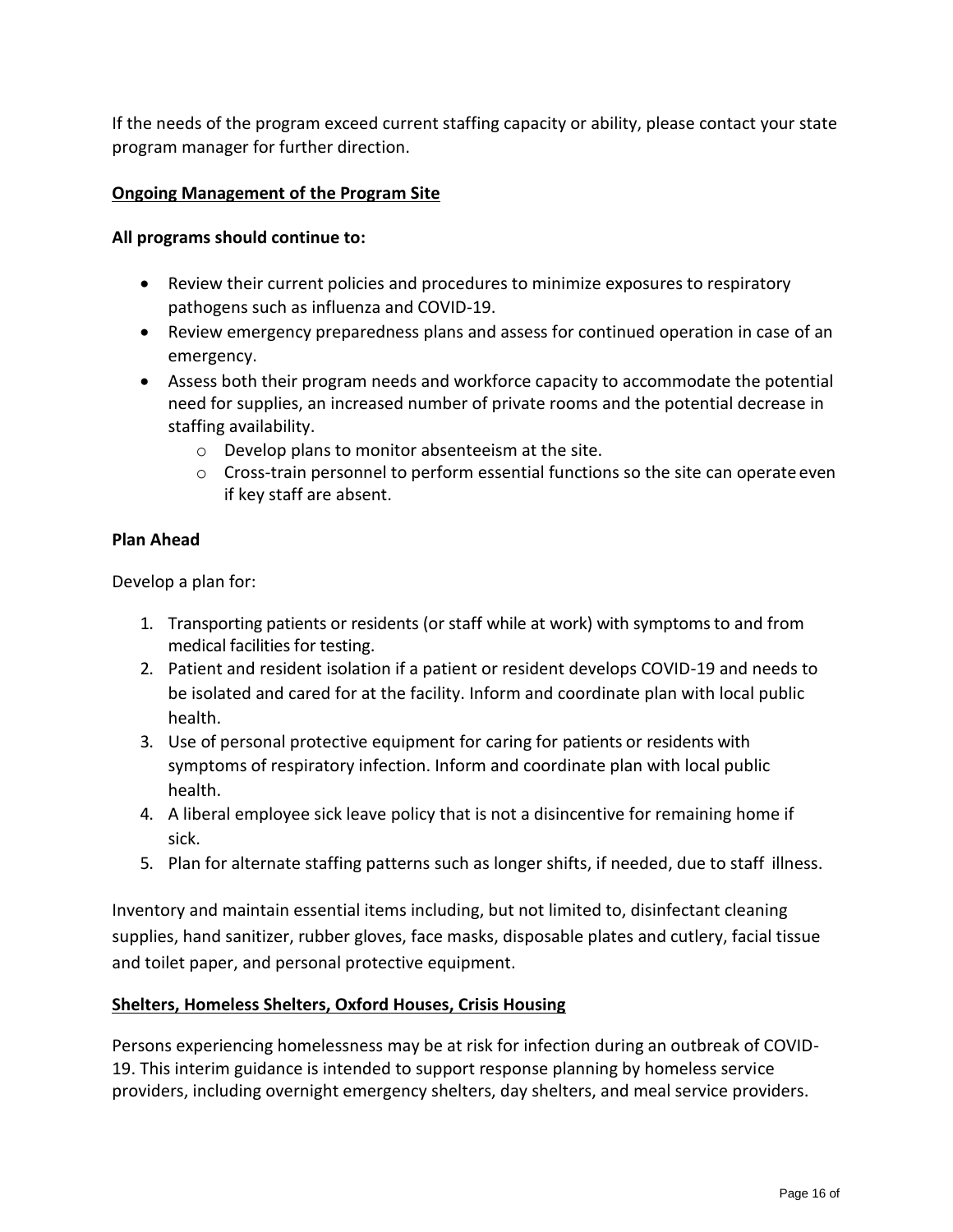# <span id="page-18-0"></span>**Social Distancing**

- 1. "Social distancing" refers to the practice of maintaining a greater than usual physical distance from others to mitigate community transmission. It involves the following:
	- Whenever possible, maintaining a distance of 6 feet from all other people.
	- Avoiding unnecessary physical contact (e.g., avoid shaking hands).
	- Avoiding activities that involve a large (10 or greater) gathering of people.
	- Avoiding the use of personal items by multiple people (e.g., towels).
	- Generally avoiding situations that involve close contact (e.g., crowded dining rooms).
	- Resident activities and social schedules may be impacted by the closure of alldine-in restaurants, recreational facilities, shopping malls, gyms, and other non-essential commercial facilities.

Facilities can encourage social distancing by:

#### Food provision

- Stagger mealtimes to reduce crowding in shared dining facilities.
- Instruct clients/residents to sit 6 feet apart while eating. If facility space does not allow for this, maximize distance between diners.

#### Bathing

 Create a staggered bathing schedule to reduce the potential for lines/crowding in the bathroom.

#### Sleeping arrangements

- Structure sleeping area such that beds at least 6 feet apart. If facility space does not allow for this, maximize distance between beds.
- Arrange beds in a "head-to-toe" or "toe-to-toe" fashion.
- Place barriers (lockers, curtains, etc.) between beds.
- If possible, reduce the number of residents per unit/room.
- Separate (with a wall and closed door) the sleeping quarters of suspected positive cases from the rest of the community. If this isn't possible, place the bed of the suspected case in a position that will minimize interaction with other residents (e.g., corner of smallest room).
- Take special pains to protect the vulnerable population (i.e., elderly and/or those with underlying medical conditions) by placing them especially far from residents with symptoms.

Recreational/common areas

 Stagger schedules for common area use (for instance, divide the common area into zones and stagger group usage across those zones).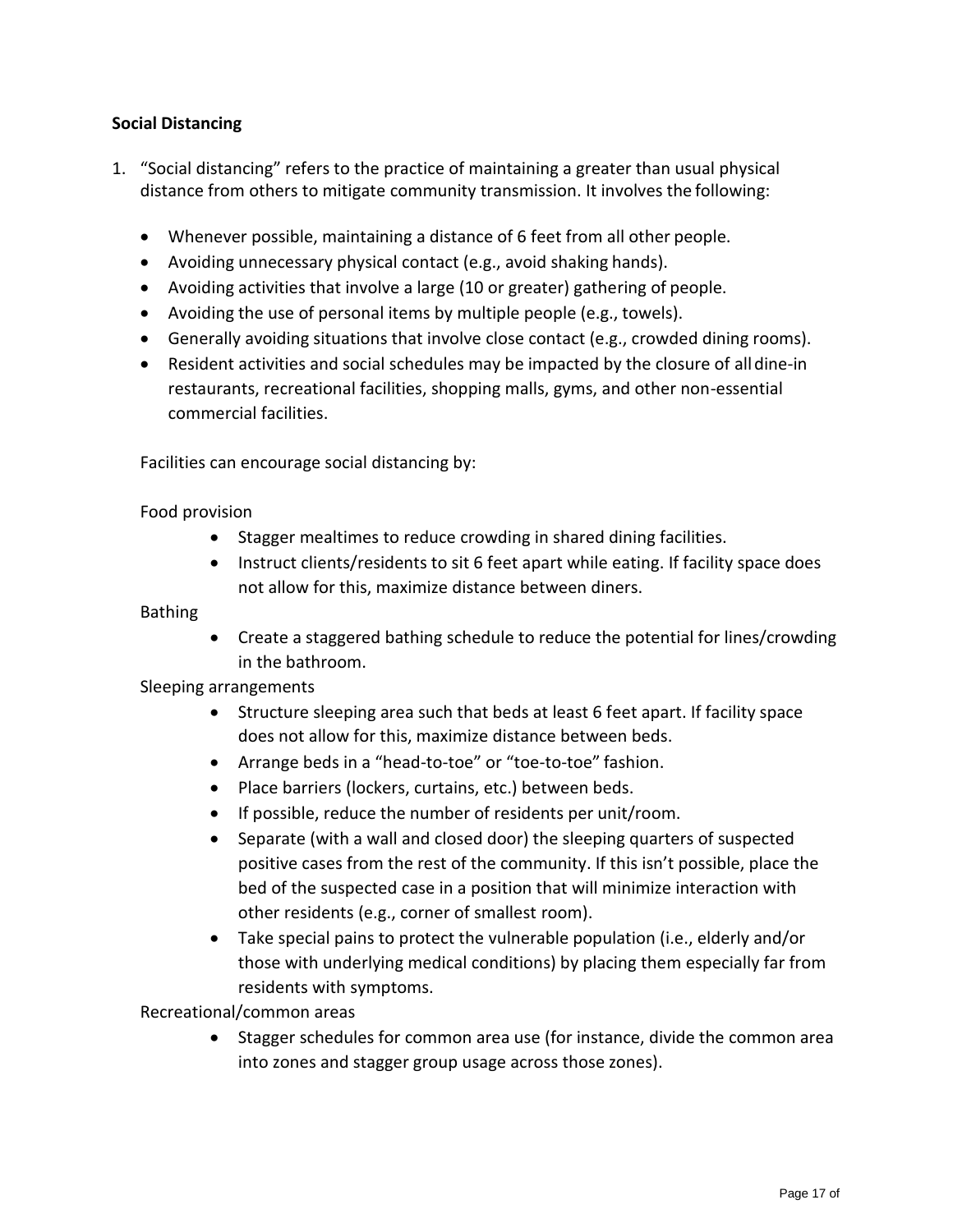Avoid activities that result in a large gathering of people (e.g., house meetings) and instead opt for smaller group meetings.

# **Transportation**

- Avoid unnecessary travel.
- For necessary travel, ensure that travelers are properly spaced in the vehicle (i.e., do not crowd vehicle).

# Communication

 Avoid superfluous face-to-face interactions (e.g., information distribution can be managed online).

# Staff activities

- Avoid unnecessary staff meetings, and especially avoid meetings with 10 or more participants.
- When possible, opt for conference calls instead of in-person meetings.
- Remind staff of the potential of distant socialization versus social distancing to reframe the situation and support mental health.

It is essential that the importance of social distancing is clearly and repeatedly conveyed to all staff and clients/residents. Ensure that all members of the facility community understand that it is their responsibility to reduce community transmission.

- 2. General Facility Preparations
	- Update the Emergency Operation Plan (EOP) and share with staff.
	- Educate staff on clinical management and infection control of COVID-19.
	- Stay informed about the local COVID-19 situation.
	- Maintain an optimal supply of personal protective equipment; be proactive against shortages when possible.
	- Prepare to safely triage and manage patients/clients with COVID-19.
- 3. General Facility Management Recommendations
	- Actively encourage sick employees to stay home, place posters.
	- Emphasize respiratory etiquette and hand hygiene by all employees, provide tissues, receptacles, hand sanitizer, soap and water.
	- Perform routine environmental cleaning.
	- Advise employees before traveling to take certain steps.
	- Prepare to change business practices to maintain critical function if needed (e.g., identify alternate suppliers, hire temporary employees, extend hours).
- 4. Emergency Operations Plan (EOP)
	- Identify key contacts at the New Mexico Department of Health.
	- Identify a list of healthcare facilities in your area.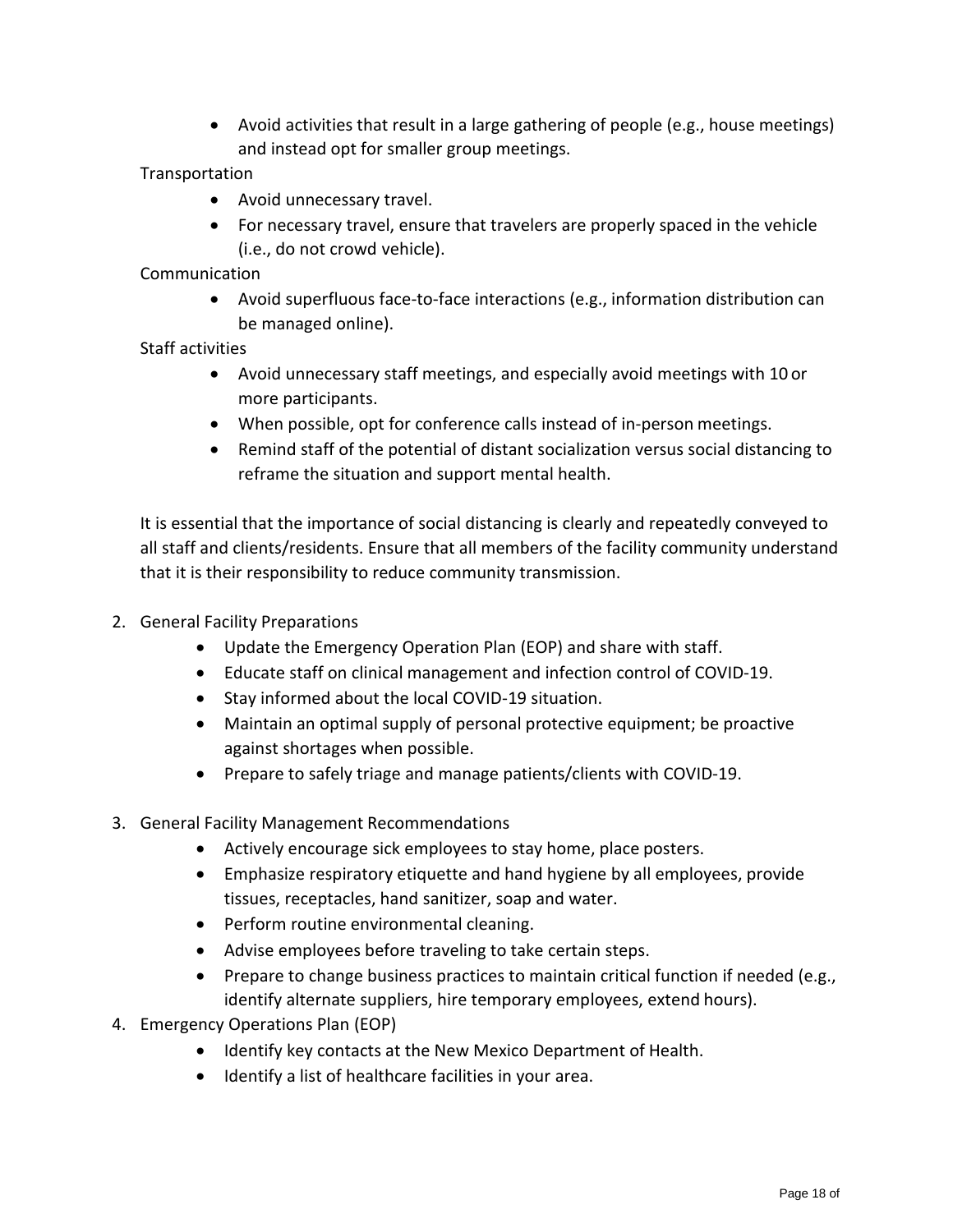- Identify list of alternate care sites (healthcare coalitions).
- Include contingency plans (increased employee absenteeism, extending hours, cross-training employees, temp employees).
- Create a plan and share it with employees.
- 5. Recommendations Regarding Communications Management
	- Communicate about COVID-19 and everyday preventive actions.
	- Create a communication plan for distributing timely and accurate information during an outbreak.
	- Implement everyday preventive actions and provide instructions to your workers about actions to prevent disease spread.
	- Communicate with your local health department call if you have clients with suspected COVID-19 in your facility.
	- Prepare for increased demands for medical and mental health services, to the extent possible.
	- Help counter stigma and discrimination in your community.
	- Schedule ongoing coordination calls.
- 6. Operational Process Recommendations
	- Ensure that clients receive assistance in preventing disease spread and accessing care, as needed.
	- In general sleeping areas (for those who are not experiencing respiratory symptoms), ensure that beds/mats are at least 6 feet apart, and request that all clients sleep head-to-toe.
	- Provide access to water, tissues, and plastic bags for the proper disposal of used tissues.
	- Ensure bathrooms and other sinks are consistently stocked with soap and drying materials for handwashing.
	- At check-in, provide any client with respiratory symptoms (cough, fever) with a surgical mask.
	- Monitor clients who could be at high risk for complications from COVID-19.
	- Confine clients with mild respiratory symptoms consistent with COVID-19 infection to individual rooms, if possible, and have them avoid common areas.
	- If you identify any client with severe symptoms, notify your public health department and arrange for the client to receive immediate medical care.

#### <span id="page-20-0"></span>**Transitional Living Services**

Please see the above guidance for Residential Treatment Centers and Shelters.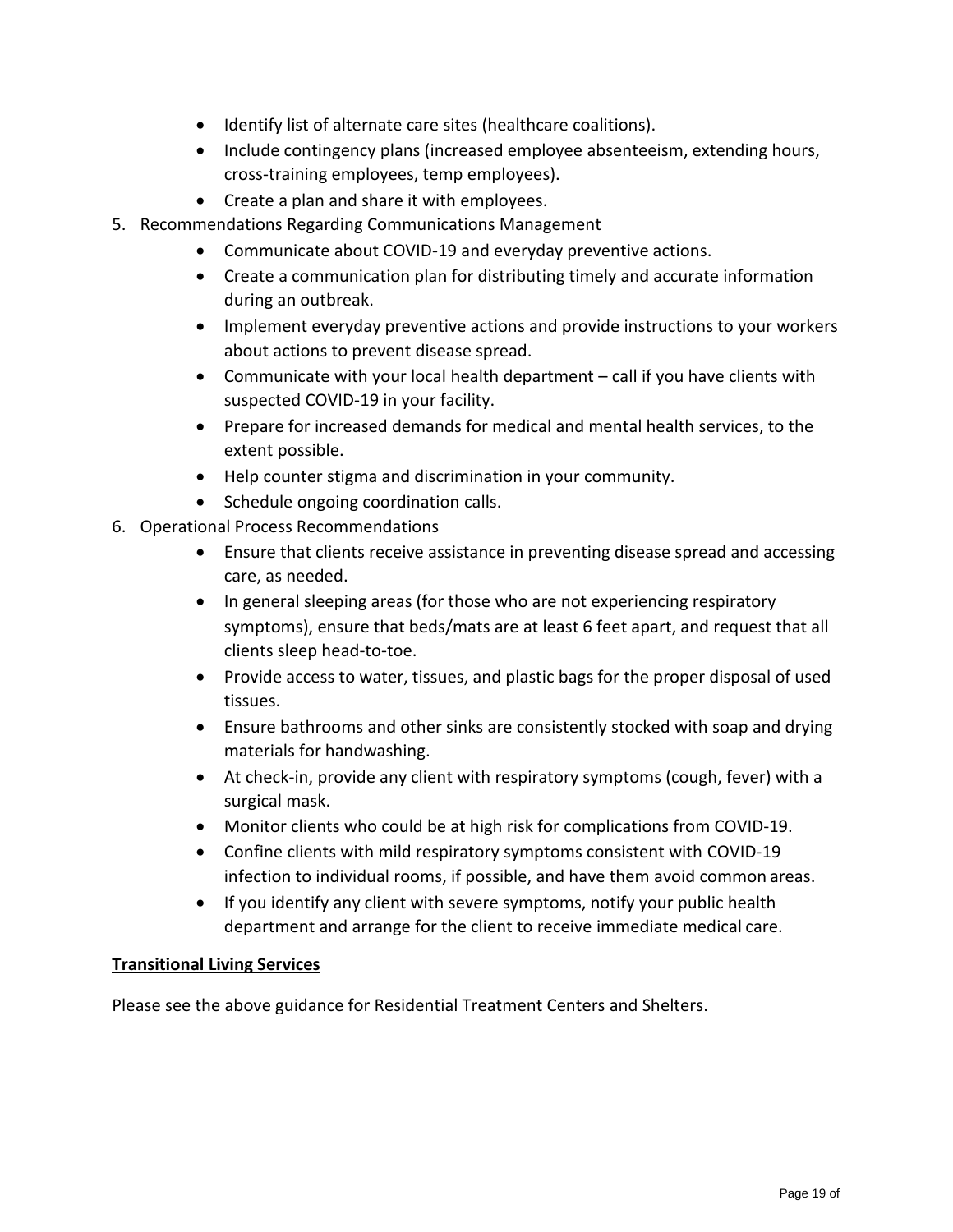March 30, 2020

To: Hotel General Managers, Managers, and Supervisors:

Thank you so much for stepping up in the interest of all of our communities by providing safe and secure housing for our neighbors who have been directed to your facility to safely isolate while they may be at risk of community infection, or while they should self-isolate. Your generous and thoughtful action will help ensure that hospital resources remain available to those most in need of that level of care, while also slowing the spread of the virus in our community.

This guidance is designed to provide recommendations to hotel properties in order to maximize the probability of success in this novel undertaking. As we prepare for the spread of the COVID-19 virus, these are some precautions hotel managers and staff can take to improve guest and employee health and safety.

Guests who are referred to your facility through the Emergency Operations Center will receive an orientation guide to what to expect (attached). Please feel free to add information about your facility without altering the content we've provided.

Of particular note: Each guest will have a Certified Peer Support Specialist or Case Manager assigned to them. Their work will be done almost exclusively at a distance. It would be wise for you to keep a list of the displaced guests you are housing, and connect that list to their individual support, with their contact information. They will be able to help you respond should anything unexpected arise.

Again, thank you so much for your assistance in this difficult time. Stay safe!

Sincerely,

Neal A. Bowen, PhD Director, Behavioral Health Services Division 37 Plaza LA Prensa Santa Fe, NM 87504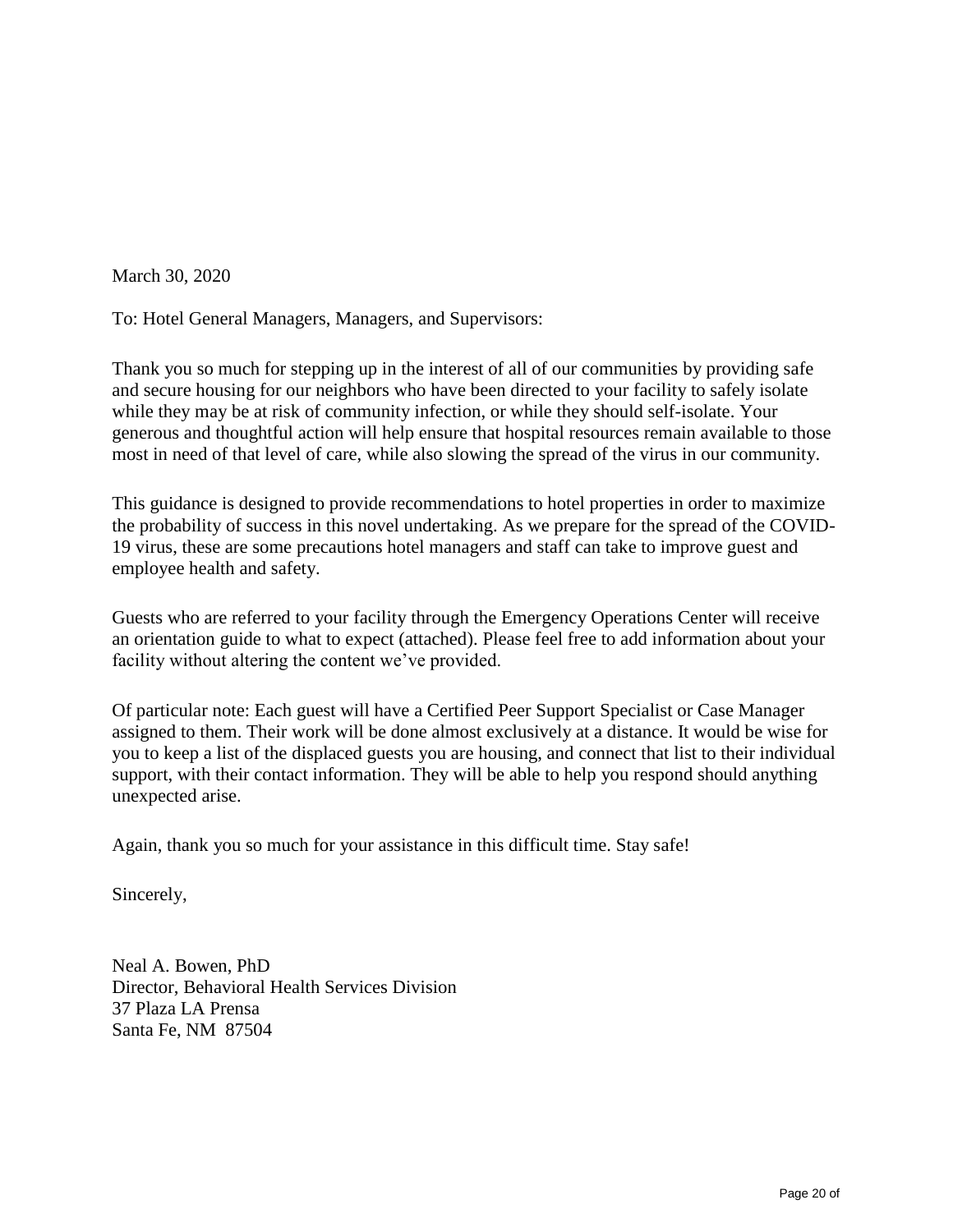# **BHSD Guidance for Hosting Hotel Guests during COVID-19**

This guidance provides recommendations for hotels about how to safely host guests during the COVID-19 public health crisis. As we prepare for the potential spread of the COVID-19 virus, there are some precautions hotel managers and staff can take to improve guest and employee health and safety. Early evidence suggests that the virus that causes COVID-19 can spread more easily than the virus that causes seasonal influenza, and it appears that the COVID-19 disease is more deadly than seasonal influenza.

Individuals who have had a positive test result for COVID-19 or who are awaiting test results may be referred to hotels from hospitals. This will keep precious hospital rooms open for people who need them, and allow individuals with a positive or pending test to self-isolate safely and effectively. Some of these people may be coming from homeless shelters or transitional living facilities, and others may need to stay away from home to avoid infecting their families.

People who may qualify for hotel stays related to COVID-19:

- Positive COVID-19 Test Results
- Pending Test Results
- Additional Underlying Health Concerns
- Over the Age of 60

All guests who are referred to a hotel from a homeless shelter or transitional living facility will receive orientation by the Office of Peer Recovery and Engagement (OPRE) to learn about expectations and safety protocols while staying at the hotel *(housing without support services doesn't work very well.)* Anyone who has experienced displacement will be assigned a peer support worker who will assist your guest to understand isolation protocols and infection control measures, identify food or other social support needs, and connect the guests to services in their community.

In order to maintain safety for everyone on the property, the hotel management may consider additional security to monitor who is staying on the property as a guest and who is not to prevent visits to those in isolation.

We do not wish to increase stigma for those experiencing displaced housing during the public health emergency. It is a service that your business may provide to house those who are incredibly vulnerable during this time. While you may wish to increase security please be cautious of discrimination and assumptions about those who are seeking shelter on your property.

#### **Prevention protocols all New Mexicans should follow**

The following can help prevent the spread of coronavirus and protect yourself, your guests and your employees from becoming infected: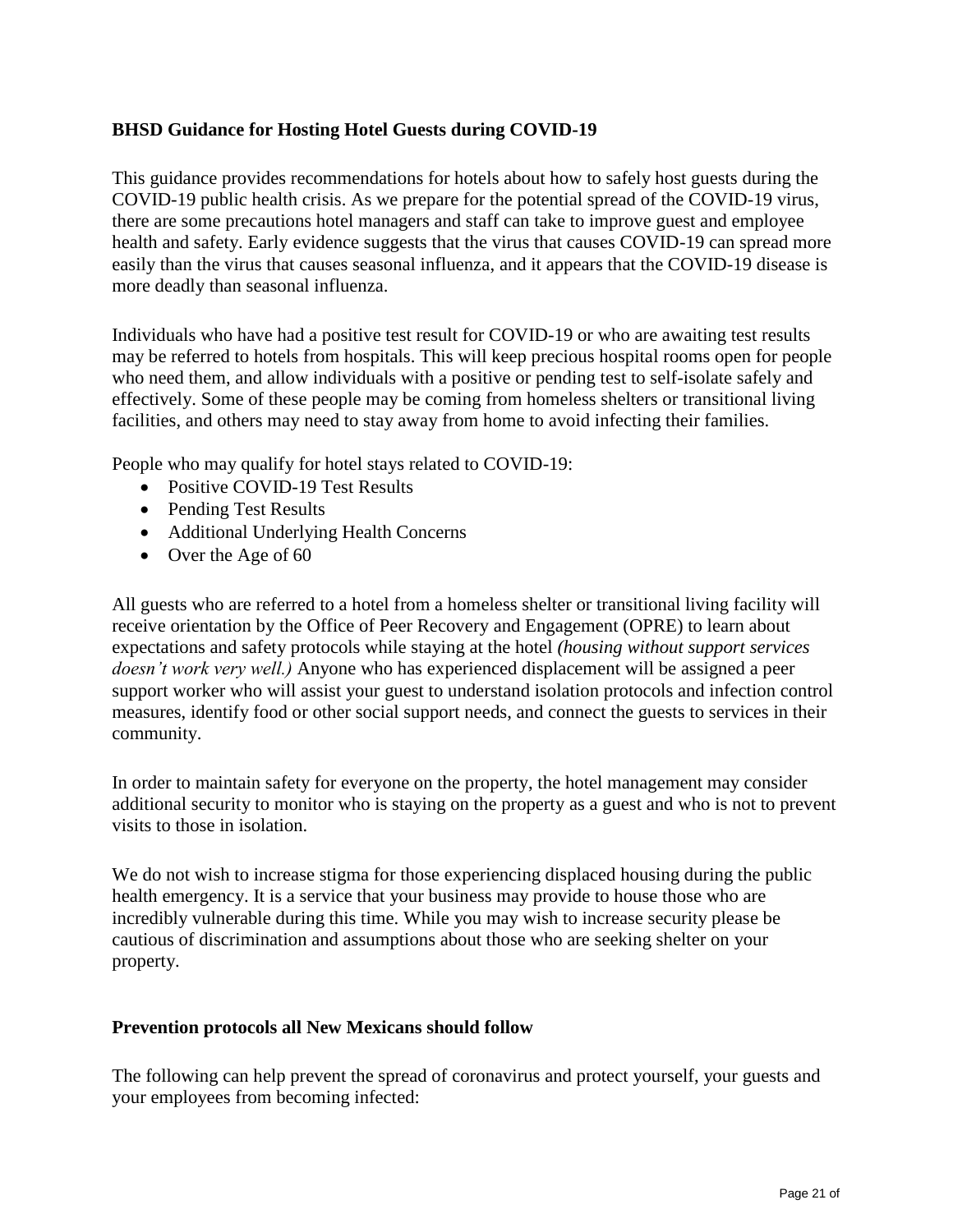- Wash hands often with soap and water for at least 20 seconds.
- Avoid touching eyes, nose, or mouth with unwashed hands.
- Avoid close contact with people who are sick maintain social distancing and stay about 6 feet apart whenever possible.

Social distancing policies currently in effect in New Mexico restrict when and where people can gather to stop or slow the spread of COVID‐ 19. These include limiting the number of people who may gather – currently no more than 5 people in New Mexico – as well as closing buildings and businesses, or canceling events. You may need to monitor your lobby or other public areas to ensure no more than 5 people – guests, employees, or a combination – are present at one time.

# **Preventative actions for orientation of all guests**

- Post signs throughout the facility related to social distancing protocols and infection control measures.
- Post signs about the signs and symptoms of COVID-19.
- Provide brief orientation to preventative measures at check-in.
- Avoid shaking hands as a social greeting.
- Support hand and respiratory hygiene as well as cough etiquette by guests and employees.
- Ensure employees clean their hands according to CDC guidelines, including before and after contact with guests before and after contact with surfaces or equipment.

# **Preventative actions for hotel workers**

- Train housekeeping staff to use the disinfectants safely and correctly. Staff should wear gloves when cleaning. Many of these cleaning products need to remain on hard surfaces for several minutes in order to work. Follow the manufacturer's instructions for proper use to get the most virus killing protection. Schedule and perform routine cleaning and disinfection of all contact surfaces in public areas, guest rooms, television remote controls, toilet flush handles, door handles, water faucet handles, and flooring.
- Train hotel staff and post signage to remind guests and workers to wash hands with soap and warm water frequently, for at least 20 seconds each time. If possible, provide alcohol-based hand sanitizer that contains at least 60% alcohol in all guest contact areas and to all staff. In addition, staff should be advised not to touch their faces and to practice "social distancing" by standing at least six feet away from guests and other workers.
- Educate staff on the most common signs and symptoms of coronavirus infection, which are fever, dry cough, and shortness of breath. Symptoms typically occur 1-14 days after exposure, though a small proportion of people who are infected don't have symptoms.

#### **Preventative actions to eliminate the spread of COVID-19**

- Switch to and use disinfectant products that have been pre-approved by the U.S. Environmental Protection Agency (EPA) for use against emerging viral pathogens.
- Disinfectants should be applied during routine cleaning of guest rooms, public spaces, health club areas and meeting rooms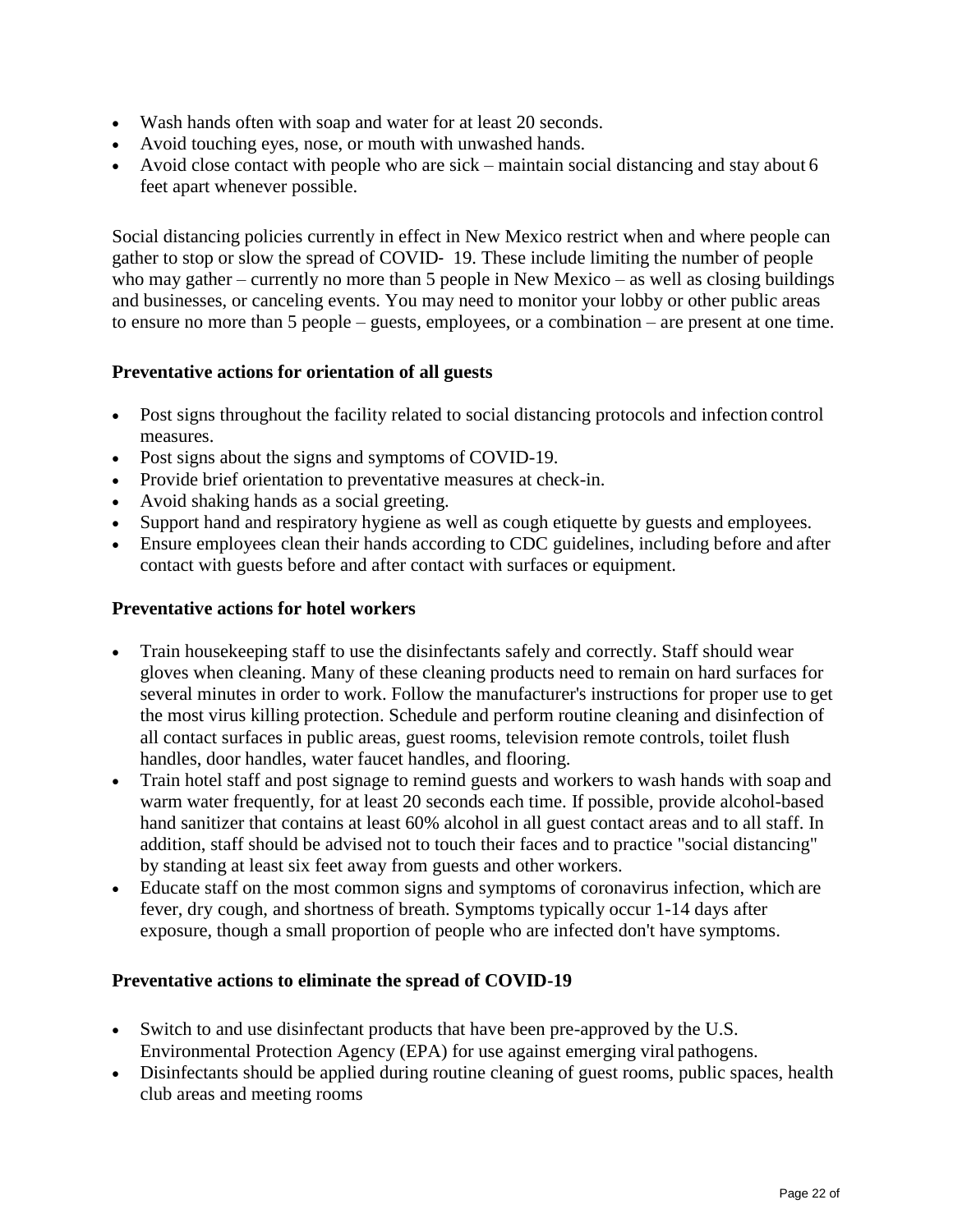- Linens may become contaminated with the virus, so it is also important to add disinfectant when washing laundry. Bed scarfs and bedspreads should be washed more frequently.
- Public spaces, and the front desk, need to be cleaned frequently. If possible, provide disposable disinfectant wipes to front-of-house staff to disinfect surfaces between guests. High touch areas in public spaces include tables in the lobby area, buttons on elevators, water fountains, and ice and vending machines. Pens at the front desk and room keys and key cards should also be cleaned with disinfectant.
- You should maintain records that will help you trace who has been in contact with any infected individuals that have been to your property. Review and implement a record keeping process to maintain records of guest and staff movement. These records should be kept for a minimum of 90 days. This includes maintaining guest registration records, employee work assignments, documentation of key control procedures including the electronic lock records, and security camera closed circuit tapes. This is especially important if someone in your hotel has been confirmed to have the virus.
- Consult with the local or county health department to determine appropriate actions if a guest or worker presents symptoms of COVID-19 disease, as well as how to respond if asked to quarantine guests. Public health officials at the state, federal, and local level have the legal authority to implement control measures to prevent the spread of communicable disease, such as isolation and quarantine, travel restrictions, and medical treatment.

# **Guests who become ill**

**Anyone who develops symptoms of fever, cough or shortness of breath should seek medical advice by phoning the NMDOH's dedicated COVID-19 number 1-855-600-3453.** It is also important to phone ahead before going to the hospital or doctor's office to get guidance. If you need to get urgent medical help for your guest:

- call 911 and ask for an ambulance.
- tell the ambulance officers that your guest may have COVID-19 infection.

Staff should avoid contact with guests who become unwell if possible and seek appropriate medical advice if this occurs. Please increase infection control measures as needed.

#### **Resources**

#### New Mexico Department of Health

Check the NMDOH and CDC websites daily for updated guidance to reduce spread of COVID-19.

- New Mexico Department of Health <https://cv.nmhealth.org/>
- Centers for Disease Control <https://www.cdc.gov/coronavirus/2019-ncov/index.html>

NMDOH hotline for people who are experiencing symptoms of COVID-19: **1-855-600-3453**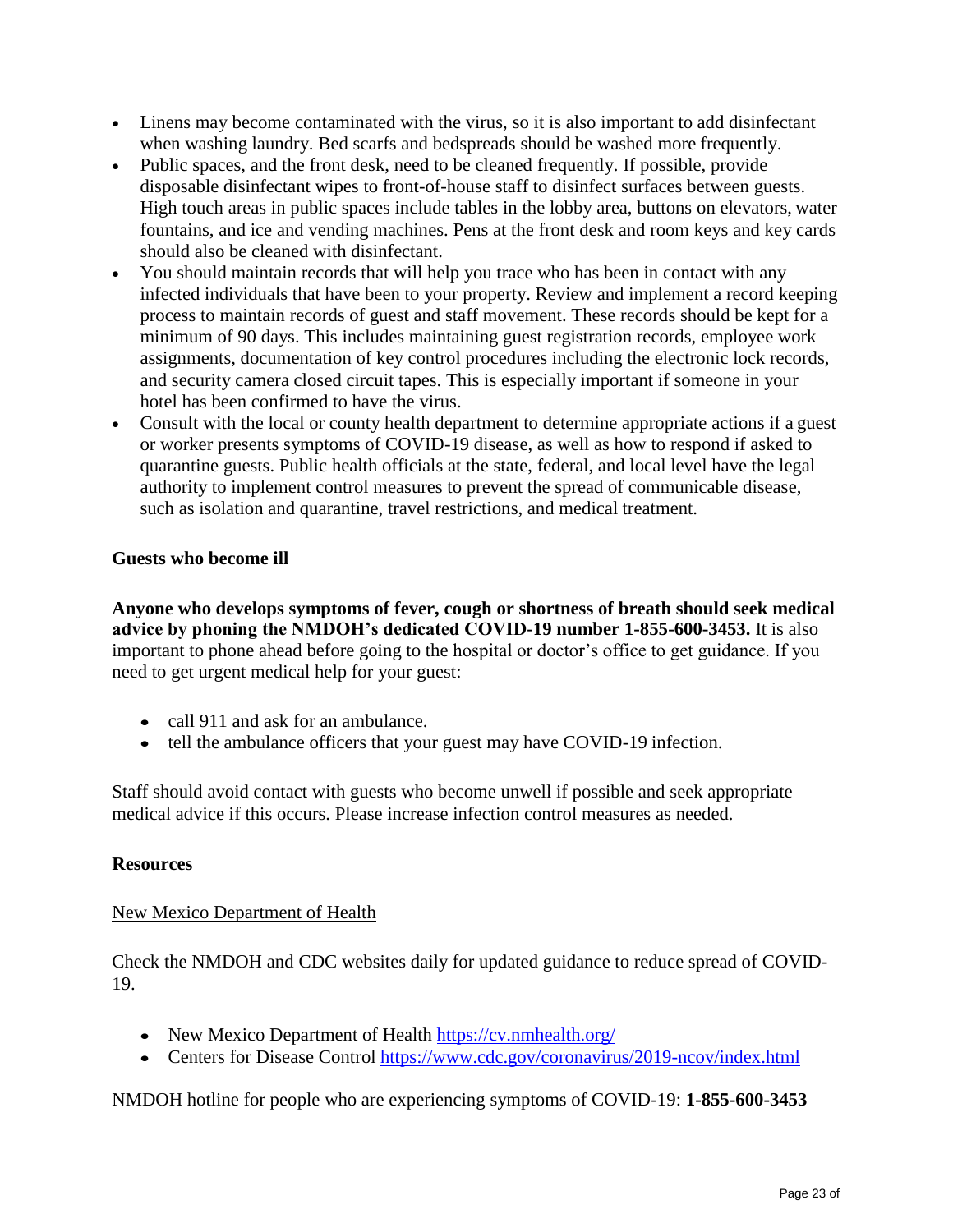NMDOH direct line for non-health related questions or concerns: 1-833-551-0518

#### The Office of Peer Recovery and Engagement (OPRE)

If you experience any difficulty interacting with a homeless guest or their peer support worker, please contact Melisha Montano, OPRE Director, at 505-490-3408.

# NMCAL and Peer Warm Line

New Mexico Crisis and Access Line 24 hours a day, 7 days a week, 365 days a year 1-855-NMCRISIS (662-7474) TTY 1-855-227-5485 711 for relay (hearing & speech impaired)

New Mexico Peer to Peer Warmline Call  $3:30$  p.m.  $-11:30$  p.m. or text 6 p.m.  $-11$  p.m. every day 1-855-4NM-7100 (466-7100) 711 for relay (hearing & speech impaired)

National Low Income Housing Coalition

This site has a number of webinars, congressional recommendations, and national and state update related to housing and COVID-19.

<https://nlihc.org/coronavirus-and-housing-homelessness>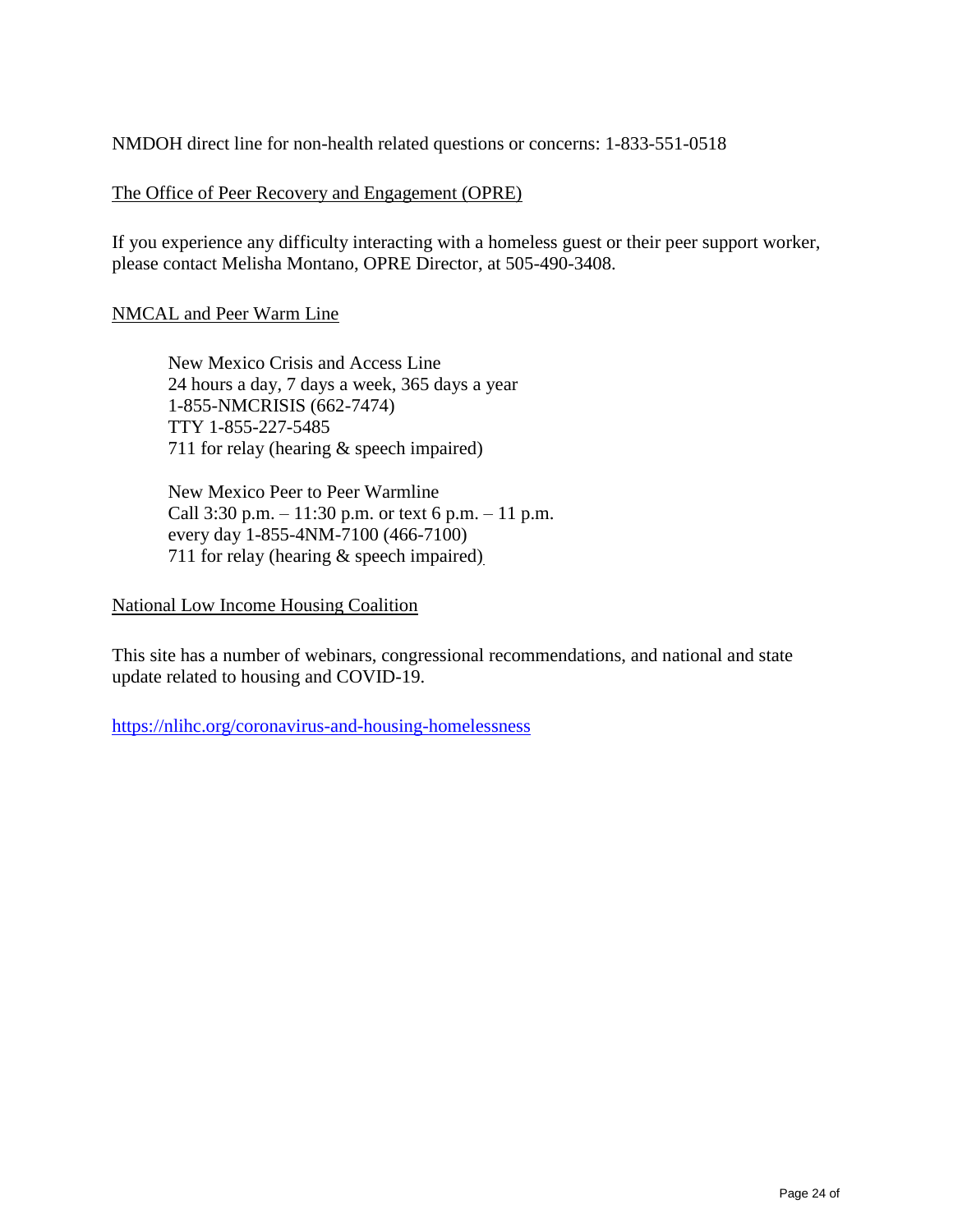March 30, 2020

Dear Community Member,

We are providing this guidance to support you as you settle into the room provided to help you get through this period of isolation – whether due to a positive test for COVID-19, or suffering symptoms of the disease and awaiting test results. We are grateful you will take these necessary steps to help slow the spread of the disease to your family, friends and the wider community. Your placement in this hotel will also ensure that the hospital remains available to those in need of a higher level of care. Rest assured that should your condition worsen, you will also be afforded such care.

While necessary, this temporary relocation can cause additional distress in an already troubling time. We are here to support you through this.

The Behavioral Health Services Division will be notified of relocation to this facility, which has generously offered its resources to the community in this time of need. Here are the things you can expect from BHSD's support:

- You will be contacted by a behavioral health provider in the form of a certified peer support worker, community support worker or a case manager. They have been trained to assist you with getting organized in your room, including the 'rules of the road' for the facility you are in.
- They are available to help you take the best care of yourself that you can, including identifying and attempting to connect you to any resources you might need – including food, prescribed medications, and your health care providers. All of that will start with a conversation to help identify any needs you may have.
- They will help connect you to your behavioral health support system if you already have one, and be available to ensure you have a connection to information and emotional support if you so choose. It is to be expected that being in this situation will increase your stress and having guidance and support in responding to that will help you heal.
- They will reach out to talk with you in order to support you as you see fit throughout the course of your stay at this hotel.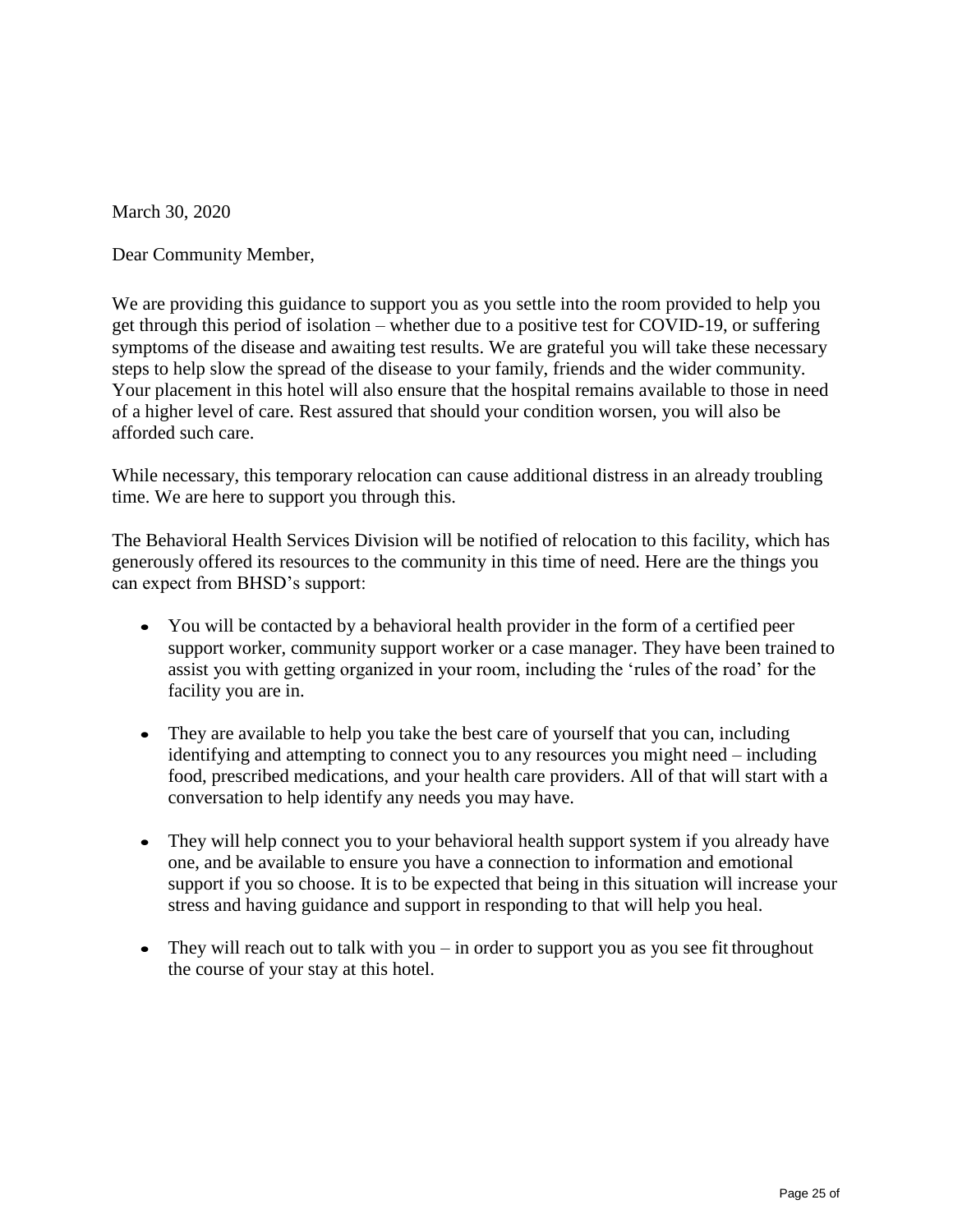Here is the process that you will be a part of:

# Guest Support Process

Guest will be discharged to a hotel. The hotel will provide an orientation to the guest. The Behavioral Health Services Division will assign you a support person who will call you. PLEASE ANSWER THE CALL.

First contact: The support worker will reach out to you and will provide you with an orientation to the support process. They will review checklists with you to be sure that you are receiving the best possible support. This will include questions about the property you are staying in, if you have food, and what other resources you may need to stay safely isolated. The peer will review with the importance of remaining in isolation and how to avoid contact with other people. The peer will also assist you in maintaining contact with any providers you may already be working with.

Ongoing contact: The support worker will call you at least daily and monitor your well-being and any additional needs youmay have.

Close the record: Your support services will end when you are medically released from isolation. The support worker will help you transition to community-based care at that time.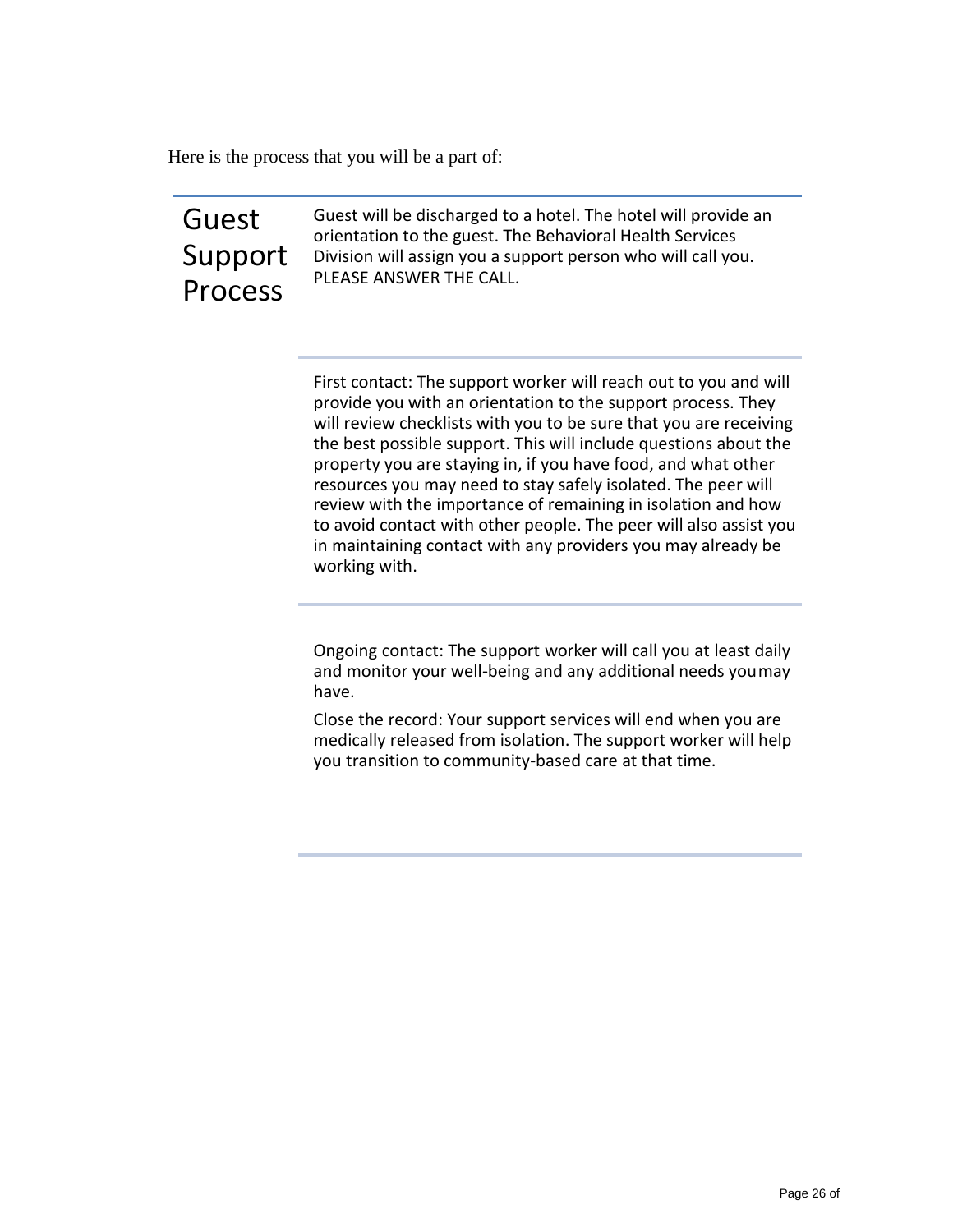March 30, 2020

Peer Support Workers,

This guidance provides support for you when you are rendering compassion and presence for those who have been displaced due to the corona virus. You are an integral part of keeping our communities connected during this public health emergency. With your lived experience and ability to connect with people who are in distress or isolated you are uniquely qualified to offer support in this time.

Some individuals who have had a positive test result for COVID-19 or who are awaiting test results will be referred to hotels from hospitals. This will keep precious hospital rooms open for people who need them, and allow individuals with a positive or pending test to self-isolate safely and effectively.

All individuals who are placed in a hotel will have a support worker assigned to help them navigate this difficult time. Some of the people who need support will be referred from shelters and other facilities, and for this group your peer experience and wisdom will be critical. Other people will be referred from hospitals to self-isolate in a hotel so that they don't risk infecting their families. These people are not 'peers' in the sense of SUD or mental health issues, but they will also need your support and assistance to deal with the consequences of being in isolation.

The next pages explain the process you will be a part of and offer a brief orientation, which should build on the COVID-19 peer training webinar you attended.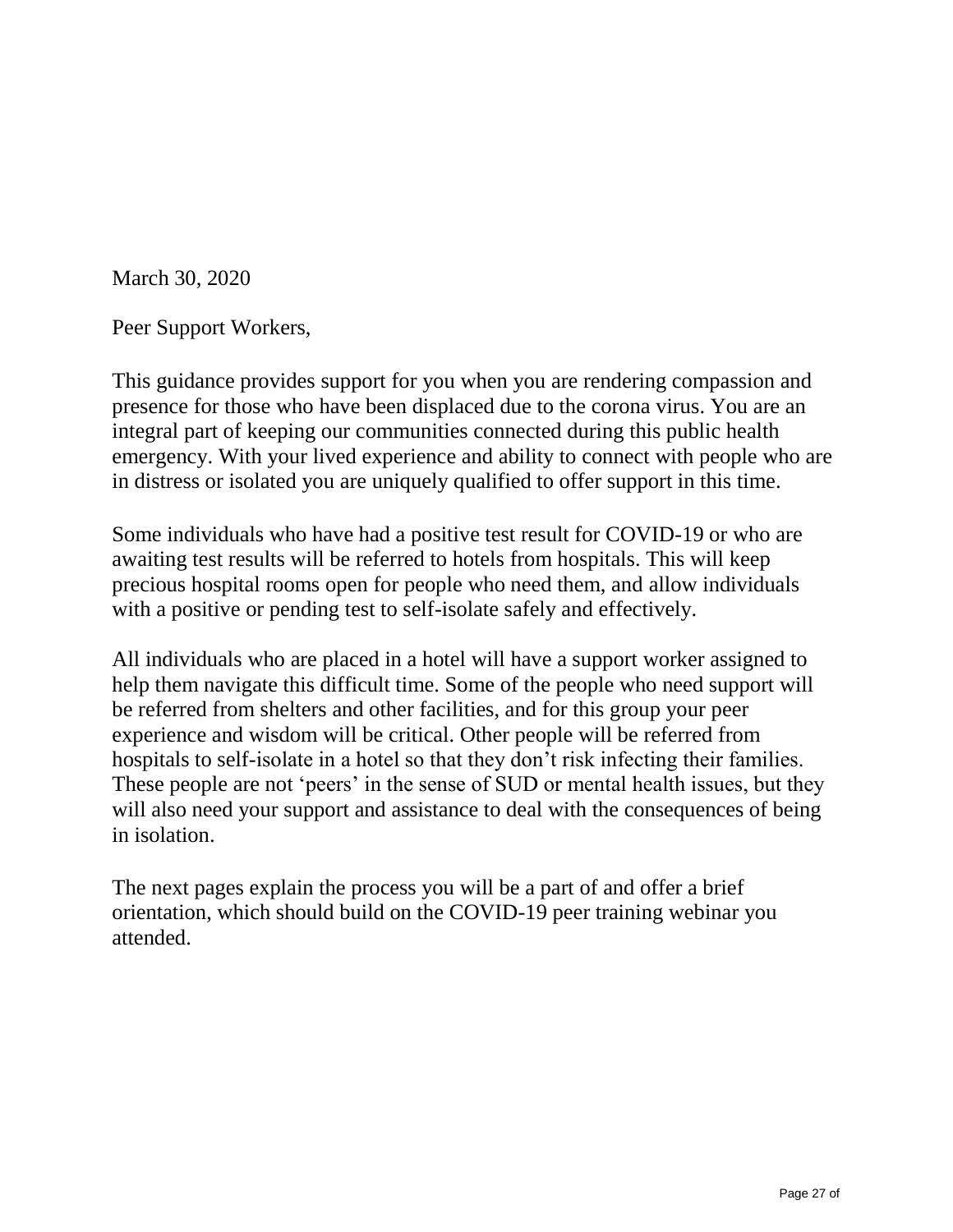# Peer Process

The Emergency Operations Center will contact the Behavioral Health Services Division (BHSD) with a referral from a hospital or shelter. BHSD will forward the referral to the Office of Peer Engagement (OPRE), which will identify a peer support worker and assign them to assist the individual.

First contact: As the assigned peer support worker, you will reach out and let the displaced guest know who you are and offer your assistance. You should review the attached checklist with the guest, and discuss your expectations for daily (at least) contact and engagement with the guest. Contact your assigned supervisor to let them know you have begun providing support services.

Ongoing contact: You will continue to monitor for health and overall well-being of the guest, and any additional needs related to social determinants of health.

Close the record: After the guest has been medically released and connected to community resources, contact your assigned supervisor and let them know you are closing the referral.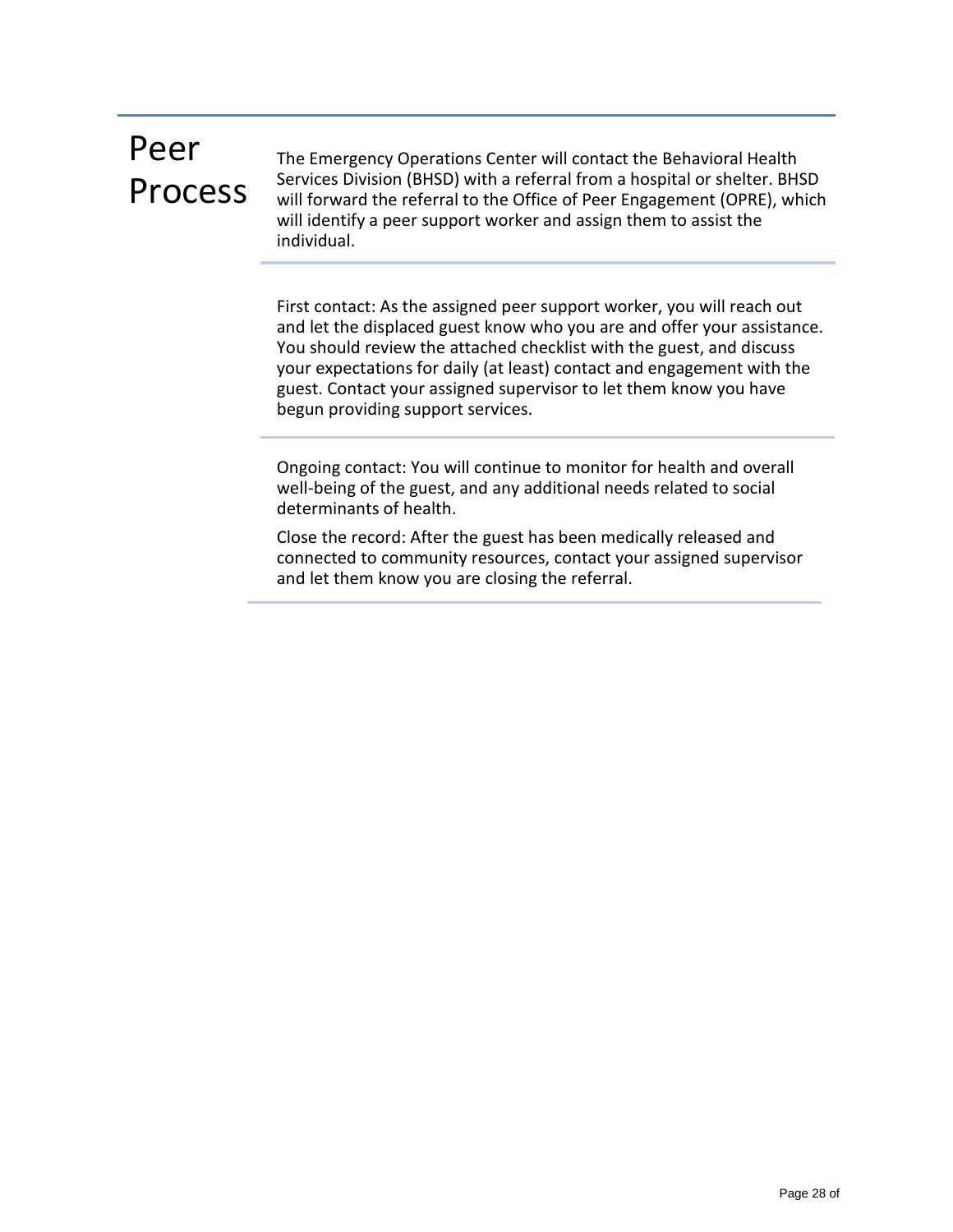# Orientation 1. Introduction and explain your role, provide phone number so that individual can reach you.

2. Emphasize the importance of staying in the unit while testing results are being done, and not having any guests or visitors to maintain selfisolation.

- 3. Go over the health suggestions
	- a. Frequent hand washing with soap for 20 seconds
	- b. Avoid touching your face
	- c. Sneeze or cough into a tissue or the side of your elbow; throw the tissue away
	- d. Disinfect frequently used items and surfaces

4. Find out what the individual needs - food, medications, cell phone, laundry and cleaning supplies, clothing, etc. Have a plan in place for how you will obtain and deliver these items.

5. Identify any existing behavioral health or other service providers the individual already works with, and encourage continued participation.

6. Make sure they understand that you will be calling daily and you need them to answer.

7. Provide support and encouragement that we are all in thistogether.

**Please follow up with the attached COVID-19 Supportive Housing Checklist for further contact with individual.**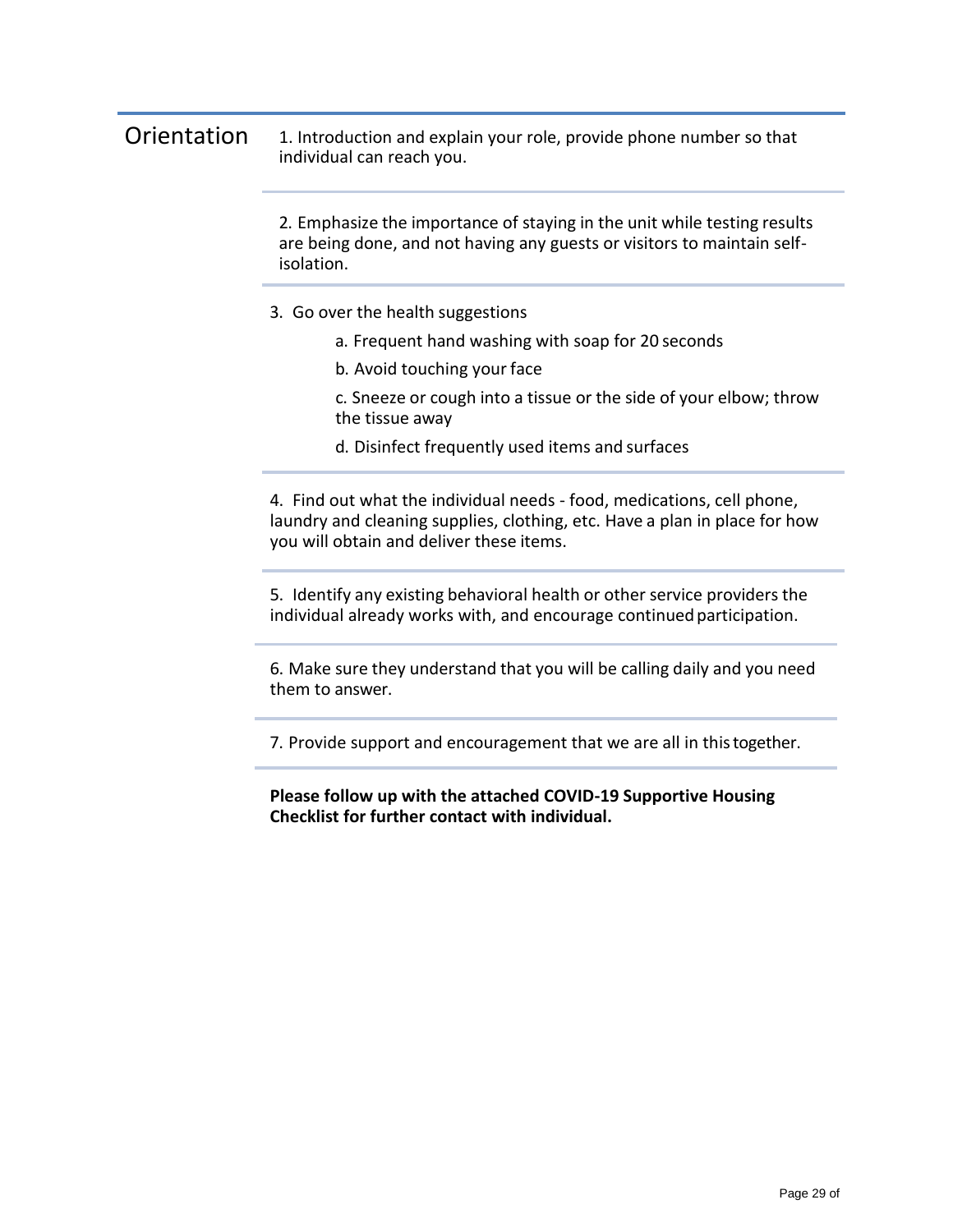#### **HOTEL PHONE VISIT CHECKLIST**

|                                               | Hotel/Motel: County: City: City:                                                                                                                                                                                                                                                                                                                                                                |  |  |  |
|-----------------------------------------------|-------------------------------------------------------------------------------------------------------------------------------------------------------------------------------------------------------------------------------------------------------------------------------------------------------------------------------------------------------------------------------------------------|--|--|--|
|                                               |                                                                                                                                                                                                                                                                                                                                                                                                 |  |  |  |
|                                               | Provider/Agency (If applicable): Manual Communication of Phone: Manual Communication of Phone:                                                                                                                                                                                                                                                                                                  |  |  |  |
|                                               |                                                                                                                                                                                                                                                                                                                                                                                                 |  |  |  |
| $\Box$ YES $\Box$ NO                          | 1. Has an Orientation with displaced individual/ guest been conducted?<br>If not, Support Services Worker should review the Guidelines for Displaced Individuals and<br>post the flyer on the inside of the hotel room door.                                                                                                                                                                    |  |  |  |
| $\Box$ YES $\Box$ NO                          | 2. Is the room/unit in a reasonably clean state? (e.g., are there any health or safety issues?)<br>(answers are provided via verbal response from individual)                                                                                                                                                                                                                                   |  |  |  |
| <b>Corrective Action Due</b><br>Date $\_\_$   | If no, what are next steps for individual?                                                                                                                                                                                                                                                                                                                                                      |  |  |  |
|                                               |                                                                                                                                                                                                                                                                                                                                                                                                 |  |  |  |
| $\Box$ YES $\Box$ NO                          | 3. Hotel Room Amenities:<br>a) Does the guest have the basic and necessary amenities for their room: furniture,<br>kitchen set-up (plates, glasses, utensils, pots and pans); and clean linens (bath towels,<br>wash cloths, sheets, blankets, pillowcases).<br>b) Is refrigerator, stove, microwave, fan (if no air conditioning), lighting, electrical and<br>plumbing in good working order? |  |  |  |
|                                               | If no, has the hotel/motel staff been notified of needed amenities or repairs?<br>Are they making repairs in a timely fashion? Yes___ No___                                                                                                                                                                                                                                                     |  |  |  |
|                                               | Date Notified:<br>lssue:                                                                                                                                                                                                                                                                                                                                                                        |  |  |  |
| <b>Corrective Action Due</b><br>Date_________ | Date Notified: ______________                                                                                                                                                                                                                                                                                                                                                                   |  |  |  |
|                                               | If no, Corrective Action to be taken:                                                                                                                                                                                                                                                                                                                                                           |  |  |  |
| $\Box$ YES $\Box$ NO                          | 4. Individual Well-Being: Does the guest report they are in good physical and mental<br>health?                                                                                                                                                                                                                                                                                                 |  |  |  |
| By When:                                      | If not, what are next steps for assistance:                                                                                                                                                                                                                                                                                                                                                     |  |  |  |
| Date________                                  | For Individual?                                                                                                                                                                                                                                                                                                                                                                                 |  |  |  |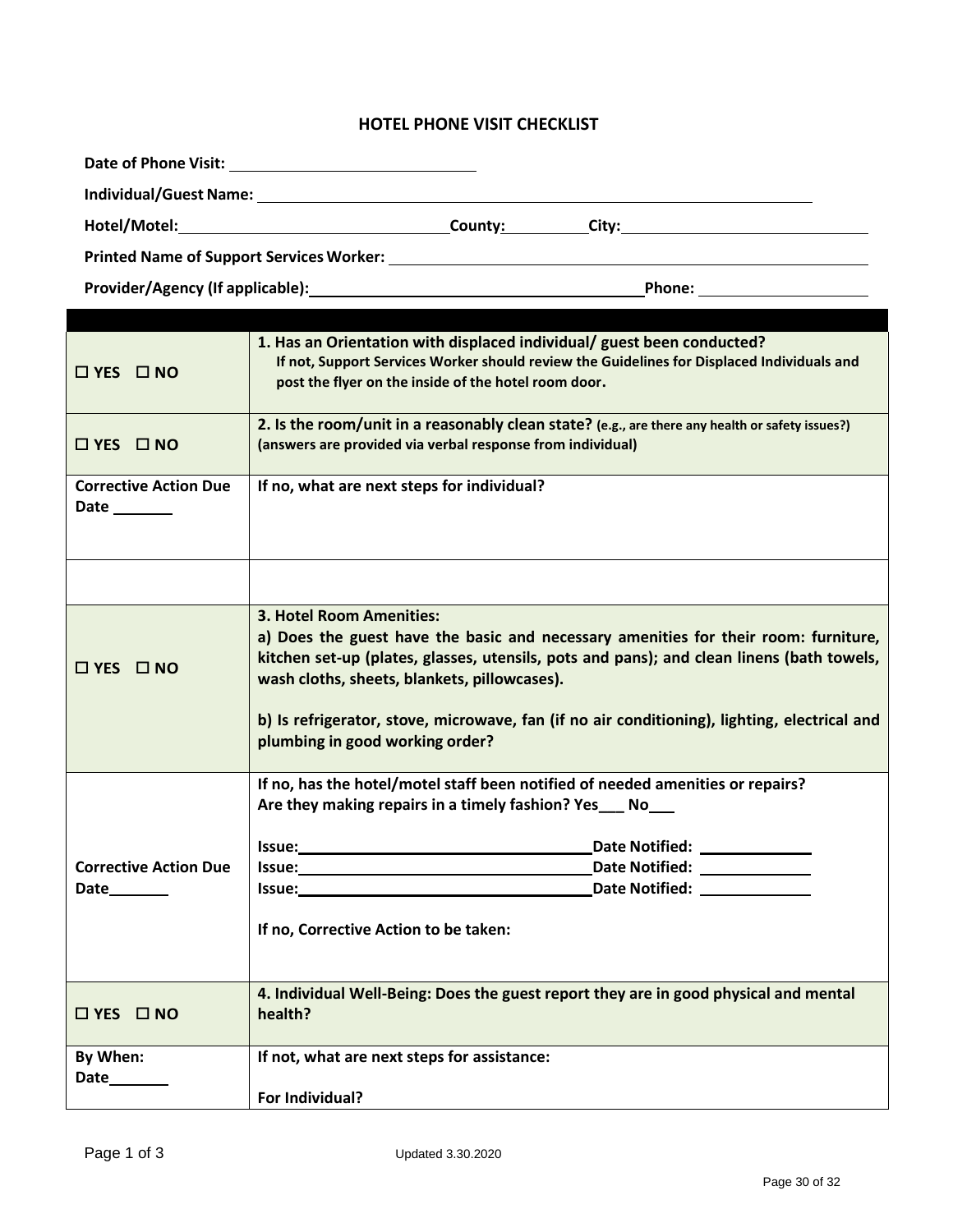|                      | <b>For Support Services Worker?</b><br>If a referral for services to a Behavioral Health provider or a Community Health Clinic<br>needed? Support Services Worker should research local options and provide a referral<br>and support as appropriate. |
|----------------------|-------------------------------------------------------------------------------------------------------------------------------------------------------------------------------------------------------------------------------------------------------|
|                      |                                                                                                                                                                                                                                                       |
| $\Box$ YES $\Box$ NO | 5. Is the individual taking all Health related safety precautions?<br>Note: Peer should review the Health guidelines with individual.                                                                                                                 |
| $\Box$ YES $\Box$ NO | 6. Are there any individual/guest issues that may become a problem?<br>e.g., problems with other guests/neighbors; hotel/motel rule violations; or issues<br>with hotel/motel staff?                                                                  |
| By When:             | If yes, what are next steps:                                                                                                                                                                                                                          |
| Date_______          | For individual?                                                                                                                                                                                                                                       |
|                      | <b>For Support Services Worker?</b>                                                                                                                                                                                                                   |
| $\Box$ YES $\Box$ NO | 7. Are there any changes or new challenges since the last phone visit?<br><b>Food Needs</b><br>$Yes$ No $\_\_$<br><b>Amenities/Hygiene</b><br>Yes__No____<br>Police/Safety/911 Calls<br><b>Other</b><br>Yes___No_____<br><b>Please Specify _</b>      |
| By When:             | If yes, what are next steps:                                                                                                                                                                                                                          |
|                      | For individual?                                                                                                                                                                                                                                       |
|                      | <b>For Support Services Worker?</b>                                                                                                                                                                                                                   |
|                      | 8. Support Services Update:                                                                                                                                                                                                                           |
|                      | What progress has been made, or, new challenges developed (per above questions) that<br>need to be addressed?                                                                                                                                         |
|                      | <b>Progress notes:</b>                                                                                                                                                                                                                                |
|                      |                                                                                                                                                                                                                                                       |
|                      | For individual?                                                                                                                                                                                                                                       |